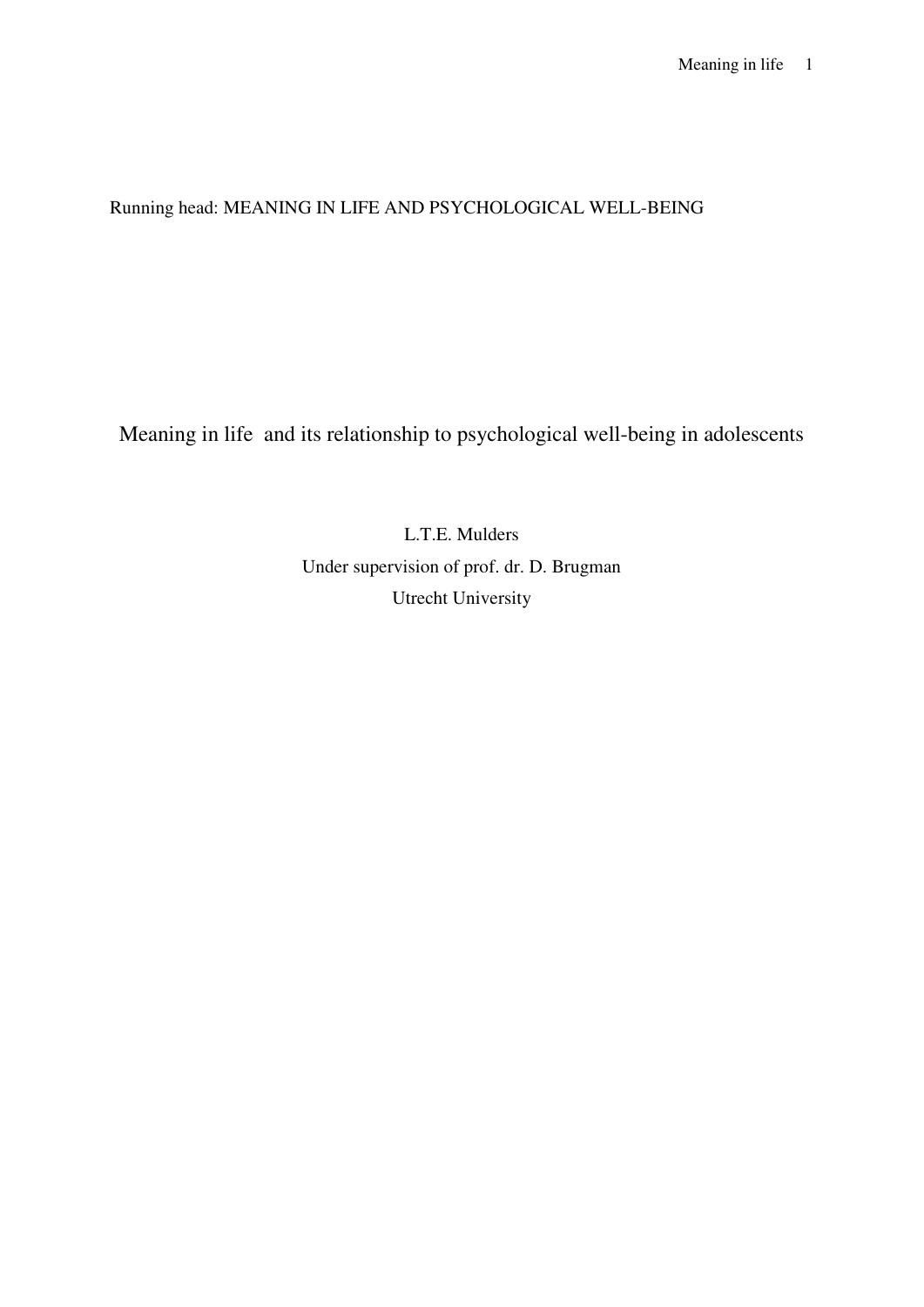## Abstract

800 Dutch adolescents from 11 to 18 years old (average age: 14.8) wrote about the categories that provide meaning to their life and indicated how important each category was to them and how satisfied they were with how this category was developing in their lives. They also answered questions about their spiritual/religious experiences, beliefs and values, their sense of self transcendence and their psychological well-being. The group was split up according to their source of personal meaning: ideology (N=209) or everyday activities (420). The relationship between experienced personal meaning in life and psychological well-being proved to be much larger for the *ideological meaning* group (*r*=.58) than for the *everyday meaning* group  $(r=0.37)$ . The role of spiritual meaning in life and self transcendence were different in both groups. Although the direction of the relation is unclear, as the data are correlational, encouraging youngsters to develop an ideological framework instead of relying on everyday principles may enhance their well-being.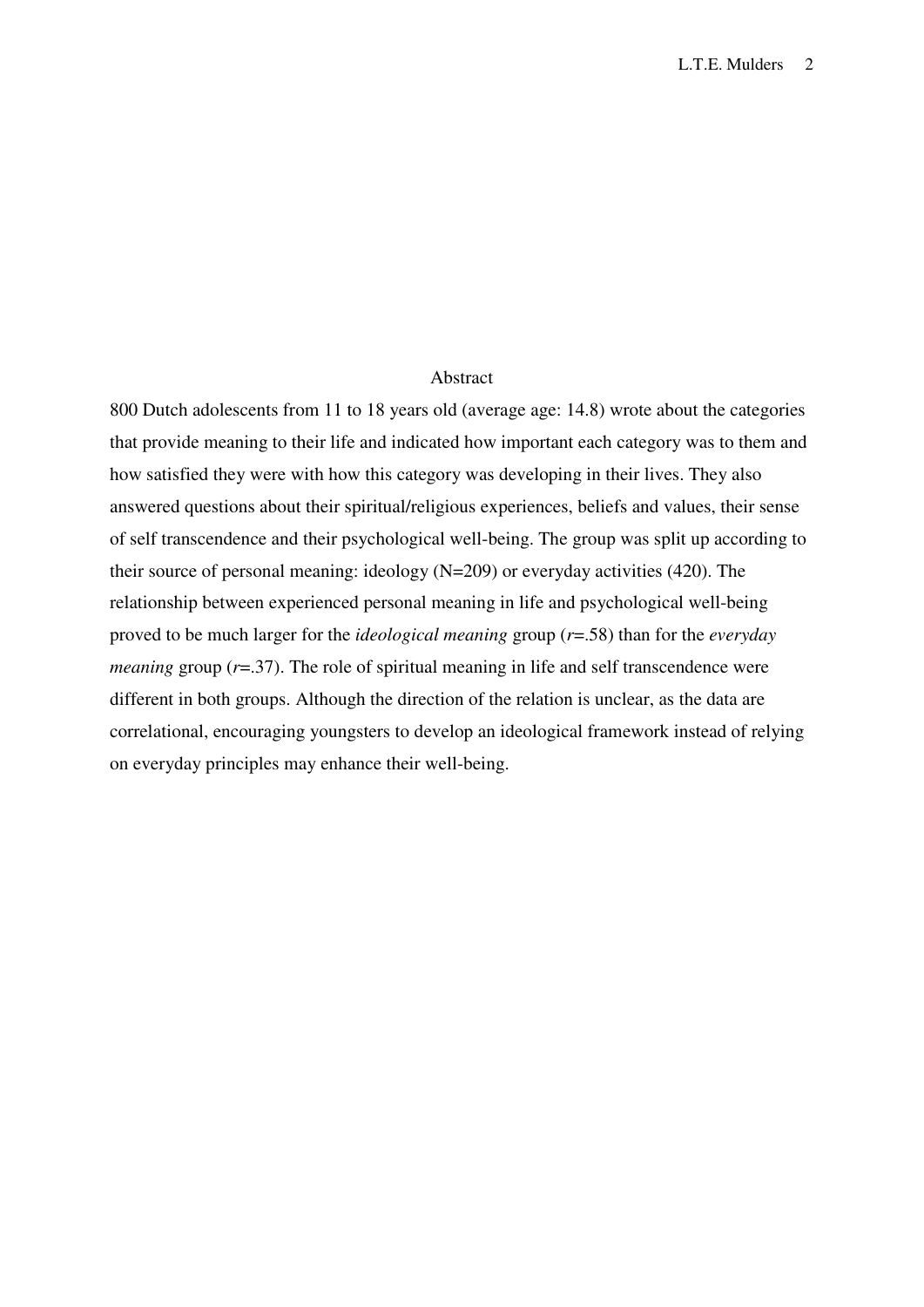## **Meaning in life for adolescents and its relationship to psychological well-being**

The human being is, as far as we know, the only creature which contemplates itself. We don't only think, feel, dream and act, but also wonder why and how we do all those things. This possibility to contemplate ourselves presents both opportunities and challenges. Questions about the purpose and meaning of our lives are inherently complex. They have been answered in profoundly different ways throughout history and across cultures.

The construct of meaning is defined by Reker and Wong (1988) as a sense of order, coherence and purpose in life; the attainment of meaningful goals, resulting in a feeling of fulfillment. Debats (1999) brings a relativistic approach to the subject: "when individuals state that their lives are meaningful, this implies that (a) they are positively *committed* to some concept of the meaning of life, (b) this concept provides them with some *framework* or goal from which to view their lives, (c) they perceive their lives as related to or *fulfilling* this concept, and (d) they experience this fulfillment as a feeling of *significance*.

A sense of meaning doesn't have to be the same as a religious or spiritual framework. Yalom (1980) differentiates between two levels of meaning: a cosmic level, regarding questions of significance and coherence, and a terrestrial, personal level, regarding life purpose. While the cosmic question "why do we live?" does not require an immediate answer, its terrestrial, personal counterpart "how should we live?" does. At the same time, the two are not unrelated. Most people who do possess a spiritual framework will also automatically experience a personal meaning in life, since the latter logically flows from the former.

Although the quest for determining one's meaning in life can be traced back to childhood and continues to develop across the entire life span, adolescence is a particularly interesting stage of life. At this age, people reach a new level of cognitive development which enables them to solve problems through abstract reasoning, considering logic and drawing conclusions. The surrounding reality now becomes just one of an infinite number of possibilities (Piaget, 1954). At least some adolescents will subsequently start considering alternative organizations of the world, as well as deep questions regarding meaning, truth, justice and morality (Siegler & Wagner Alibali, 2005). They understand that any rule is a product of social agreement and that rules therefore can be changed.

These new cognitive skills can be used to develop a personal morality (Kohlberg, 1984), identity (Erikson, 1963) and faith (Fowler, 1981) that provide meaning to life. This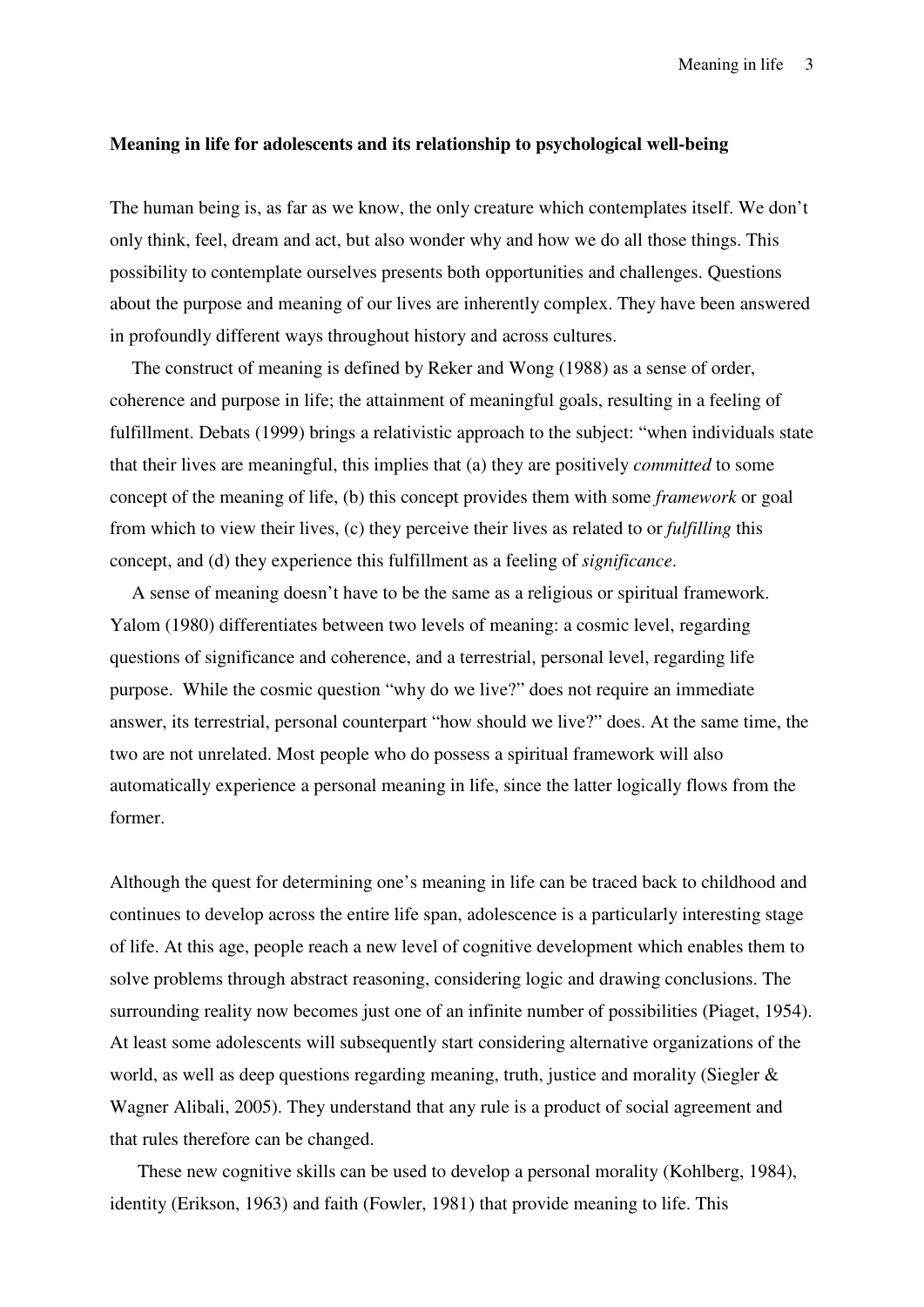framework, however, is not yet "complete" and doesn't contain the nuance and firmness of an adult's framework.

## *Meaning in life and psychological well-being*

A substantial amount of research has shown a strong relationship between the experience of meaning in life and psychological well-being.

Ryff and Keyes (1995) found considerably strong positive correlations between the variables "purpose in life" and several indicators of psychological well-being, as well as negative correlations with indicators of psychological distress, in a sample of 1108 adults (see table 1). Zika and Chamberlain (1992) obtained similar results amongst 194 young women (see table 1).

| indicators of psychological well- and ill-being. |           |             |  |  |  |  |  |
|--------------------------------------------------|-----------|-------------|--|--|--|--|--|
|                                                  | Ryff $\&$ | Zika &      |  |  |  |  |  |
|                                                  | Keyes     | Chamberlain |  |  |  |  |  |
|                                                  | (1995)    | (1992)      |  |  |  |  |  |
| Positive affect                                  | .45       | .78         |  |  |  |  |  |
| <b>Happiness</b>                                 | .41       |             |  |  |  |  |  |
| Satisfaction                                     | .55       | .71         |  |  |  |  |  |
| Psychological well-being                         |           | .74         |  |  |  |  |  |
| Depression                                       | $-.60$    |             |  |  |  |  |  |
| Negative affect                                  | $-29$     | $-.68$      |  |  |  |  |  |
| Psychological distress                           |           | $-.65$      |  |  |  |  |  |
|                                                  |           |             |  |  |  |  |  |

*Table 1: correlations between purpose in life and several indicators of psychological well- and ill-being.* 

These data from "normal" samples are supported by findings from at risk groups. "Sense of purpose" is a protective factor for children from families who live below poverty standards. The construct is related to resilience, a characteristic necessary to make a social advancement (Beltman & McCallum, 2006).

Debats (1996) and Shek (1991) assessed that the sheer presence of a framework or purpose in life without a concomitant sense of fulfillment has little, if any, positive impact on participants' general and psychological well-being. Correspondingly, reports from clinicians (e.g. Yalom, 1980) confirm that psychopathology and absence of meaning interact, causing critically low levels of engagement, that is, commitment in life.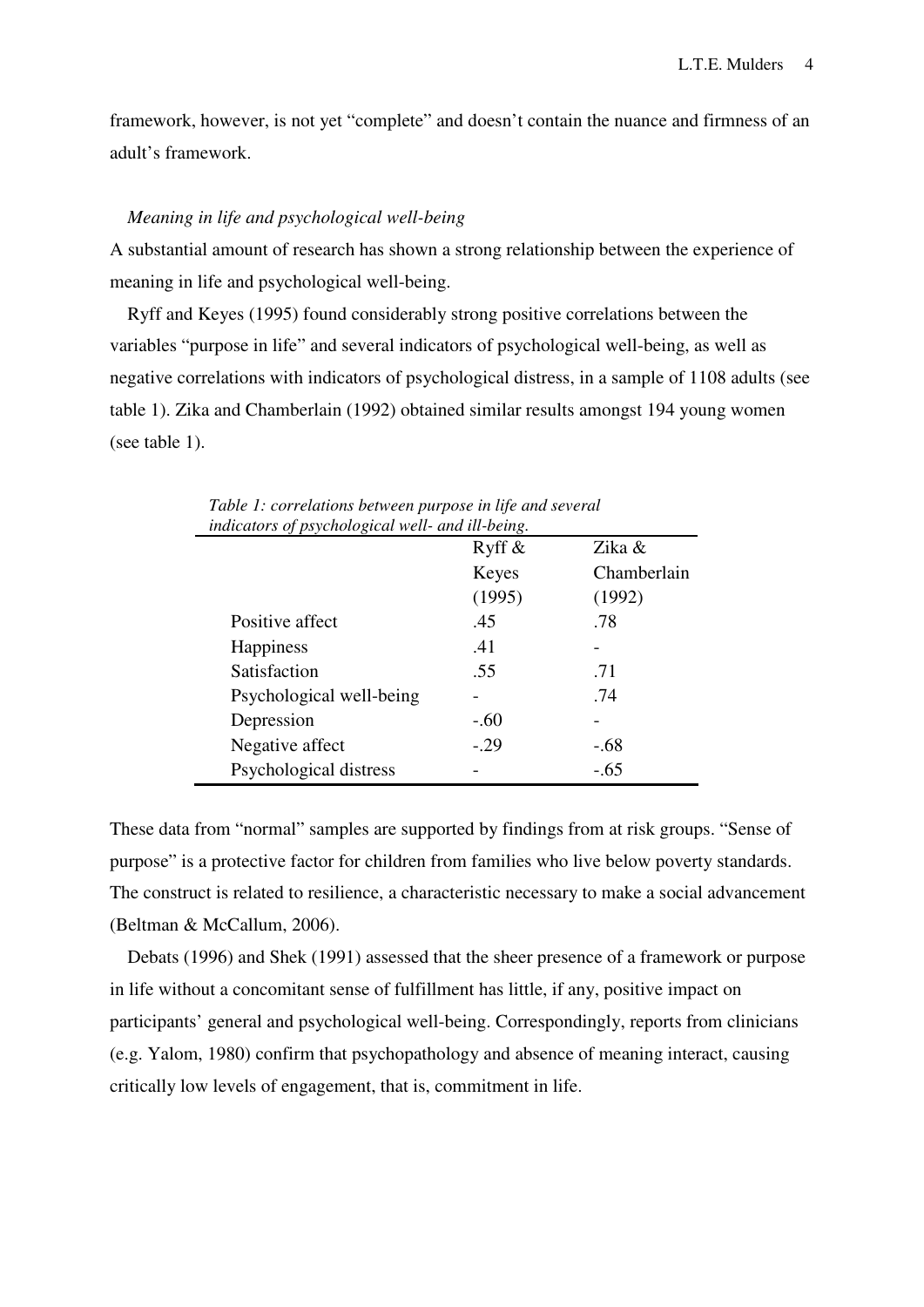*Societal changes in freedom and autonomy affecting the construction of meaning in* 

*life* 

# Whereas the conditions and possibilities for creating a framework in adolescence have not changed over the time, the challenges that modern youngsters face are radically different from those faced by previous generations. Schweitzer (2006) describes how, over the last century, the individual gained influence on his own life course, which was previously largely determined by the community. Children are now aware, from a very young age, that everything they learn from their parents can be and is viewed differently by others. Religion, once the largest determinant of both morality and meaning in life, is now regarded as a private business that should be left to the individual. Strommen and Hardel (2000) found that many parents share the belief that their child should be free to decide which religious views it wants to keep and which religious practice appeals most to them. Roof (1993) adds that it is not selfevident anymore that even religious parents will familiarize their children with their religious tradition.

This development creates a larger amount of freedom to determine one's own morals, values and meaning in life, which is regarded as a good development in the western world and is defended as such. At the same time, cultural philosophers as well as empirical researchers are worried about the consequences of this new-found freedom.

Decades ago, Fromm (1947) formulated how freedom can lead to the refusal to take a stand He considers the indifference of people towards themselves as "the true moral issue today". According to him, man encounters this indifference in the fact that we have lost a sense of meaning and of the uniqueness of the individual. Berlin (1958) warns against the conception of liberty in a negative sense, or liberty as defined by the fact that others don't interfere in a person's business. The larger the area of non-interference, the larger someone's liberty. This idea is contrasted with the concept of positive liberty: being the instrument of one's own will; being a subject instead of an object. Positive liberty implies being moved by reasons, conscious intentions that belong to the individual, not by causes that are imposed on him by someone else. Buber (1961) adds that man should take himself as a starting point, but not as the end point. Frankl (1959) agrees, discussing the importance that man is occupied by more than merely himself.

The consequences of this reasoning are formulated by Yalom (1980), who emphasizes that responsibility means authorship: being aware that a person creates his own self, destiny, life circumstances, feelings and, if there is any, suffering. This authorship can be embraced or avoided. When there are no absolutes, nothing is more important than anything else and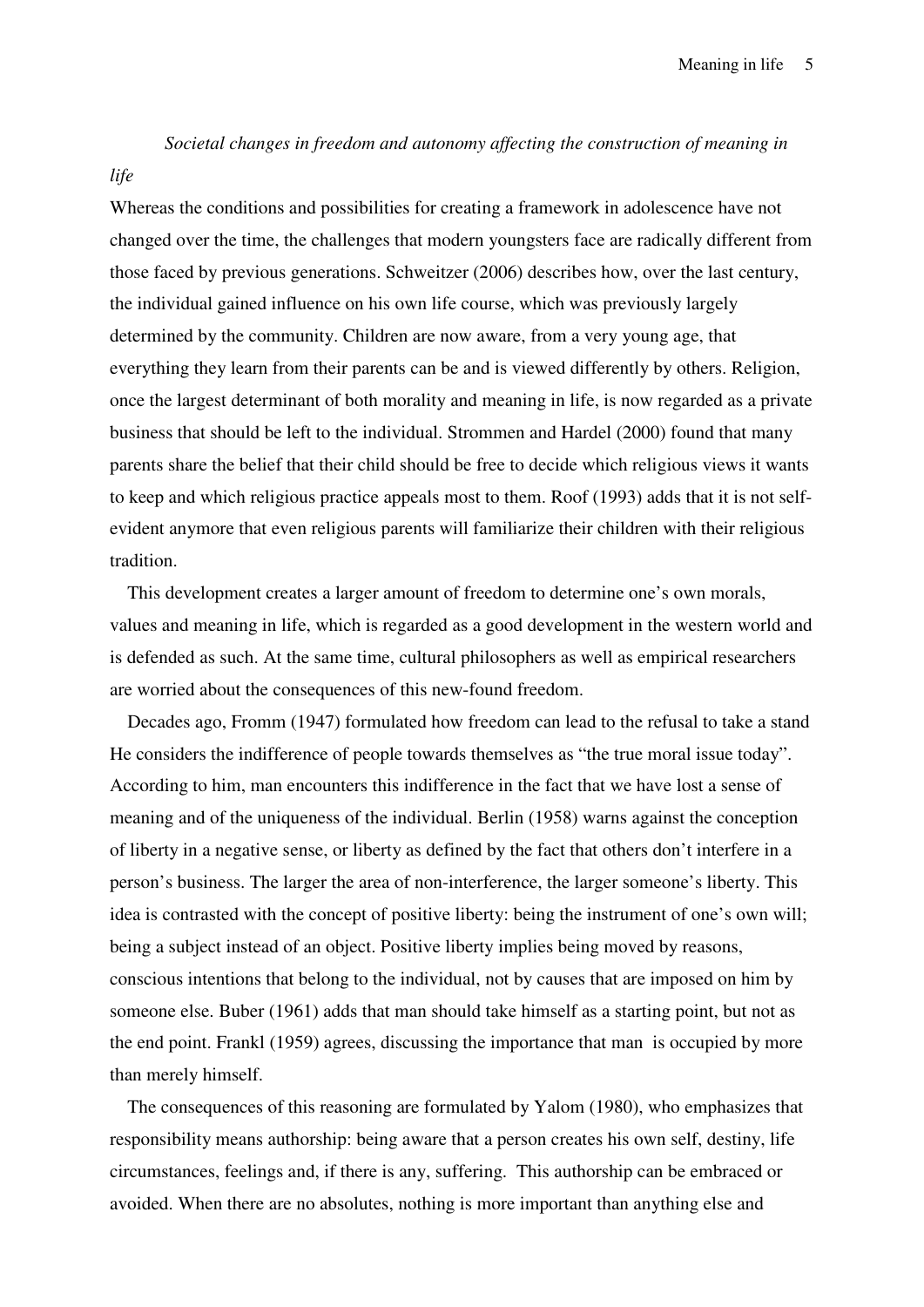everything just comes down to indifference. Ideally, according to the author, people find a life direction in altruism, dedication to a cause and creativity, and thereby achieve a sense of self transcendence.

In recent years, Dalrymple (2005) states: "children and adolescents still seem to be occupied with the question of what constitutes a good life and why, but show little inclination to commit. When young people want to compliment themselves, they describe themselves as "non-judgemental". To them, amorality is the highest form of morality". Dohmen (2007) argues how freedom and autonomy have become identical to Berlin's notion of negative freedom, or non-interference. He describes how interference is now immediately experienced as paternalism. His writings paint the picture of society as a mix of individuals who are centered around themselves, and haven't learned how to shape their positive freedom, or the direction of their lives. Seligman (2002) describes how a hedonistic approach results in shortterm happiness, whereas pursuing a path in which a cause or an institution supplies a sense of commitment to something greater than oneself provides the most lasting form of well-being. He refers to this highest stage as *a meaningful life*.

Several authors provide theoretical reasons for the relationship between a meaningful life and well-being. Gestalt theory (Schulte, 1938) argues how man wants to be able to understand the world and to place events into a frame of meaning. Failing to do so results in frustration, dissatisfaction and helplessness. Kluckholm (1951) chooses a moral approach, reasoning that meaning in life provides norms and values which don't only enable people to take decisions of their own, but also navigate successfully in a group. Becker's (1975) existential theory focuses on transcending death by leaving something behind that matters and makes a difference.

From this view point, a more ideological approach might have a stronger effect on psychological well-being than hedonistic goals, and strict relativism may not be sufficient.

#### *Empirical research on meaning in life*

Empirical research in this area answers the question what kind of framework adolescents actually mention when discussing meaning in their lives. DeVogler and Ebersole (1983) asked 116 13- to 14-year-olds to write about the three most important categories of meaning in their lives, put them in order of importance and provide an example of each of them. The number of participants that understood the concept of meaning of life and was able to explain theirs was as high as in other, older, age groups. However, while the category that was mentioned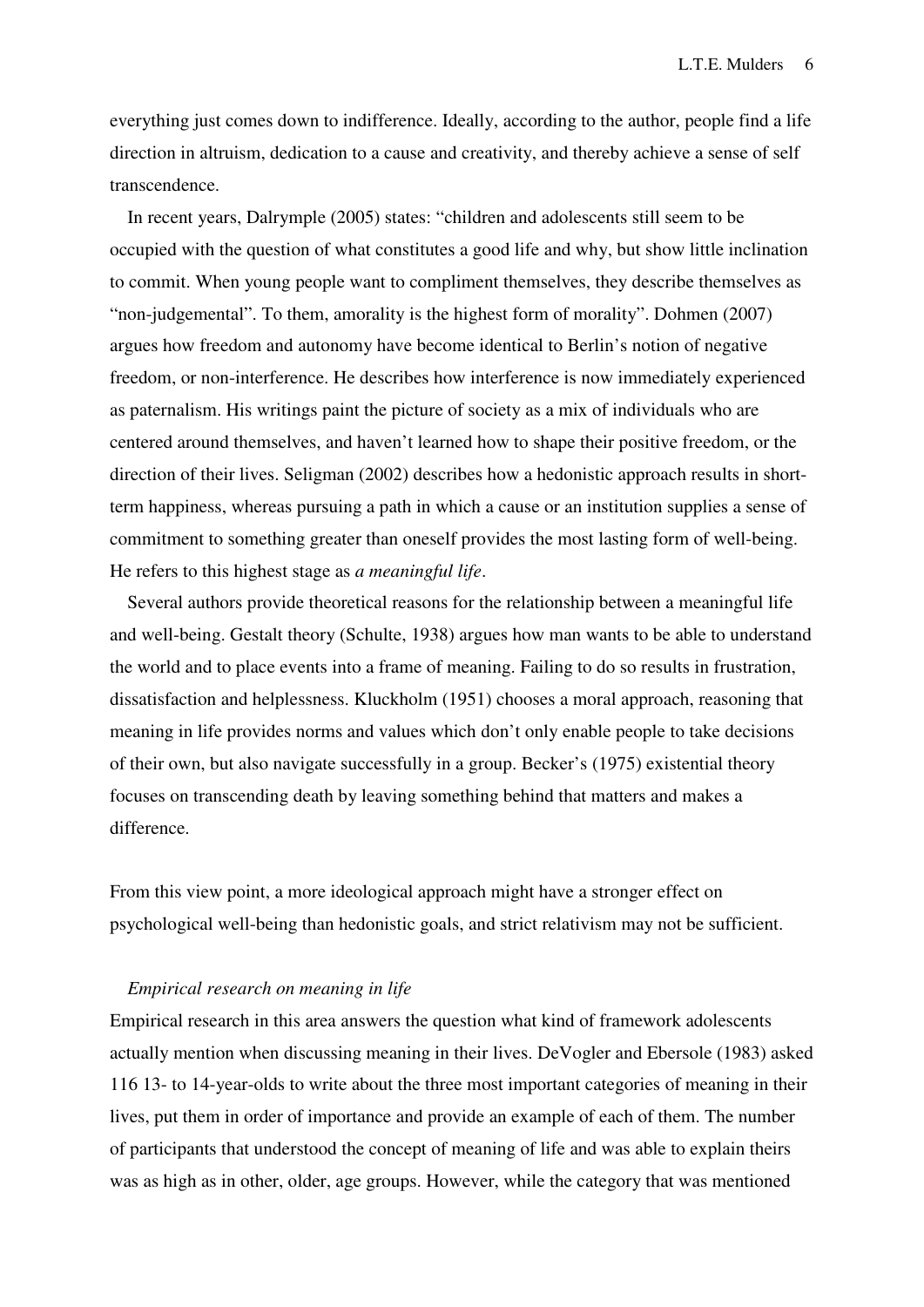by most of them was "relationships", most of the other important categories were of a more mundane nature: activities, school and appearance. None of the participants expressed experiencing no meaning in life at all.

Baessler and Oerter (2003) replicated this finding by establishing the category of "pleasure" as one of the most important elements of meaning for middle- and upper-class students in Peru, but not for lower-class students, immigrants and native Indians.

Henker, Whalen and O'Neil (1995) asked 194 children and adolescents what they worried about the most (i.e. "things that people think deeply about, or very often"). Elements that were mentioned by most participants were school  $(60.3\%)$ , health and security  $(41.8\%)$ , the environment (28.4%), social relationships (24.7%) and death (22.7%). Only 4.6% indicated worrying about the meaning of life.

At the same time, Twenge found, in a series of meta analyses, that young adults in 2006 were significantly more narcissistic than they were in 1979 (Twenge et al., 2008) and were experiencing levels of fear and anxiety that were, in the 1950s, only found in psychiatric hospitals (Twenge, 2000). High correlations with social indicators such as divorce and criminality suggest that decreasing social connectedness and increased environmental threats play a part in causing youngsters to focus on themselves as a means of survival. Twenge et al. (2004) also found that between 1960 and 2002, youths increasingly feel that their life courses are determined by outside factors (external locus of control) instead of their own acts (internal locus of control). The implications of these results are exclusively negative, since an external locus of control is associated with low school achievement, helplessness, ineffective stress management and depression. These findings gain significance when considered against the background of Maslow's (1970) hierarchy of needs. According to this hierarchy, the most basic needs are purely physical: air, water, food and sleep. They are followed by the need for safety (security, constancy), psychological and social needs (love, acceptance, belonging) and self esteem (achievement, status, responsibility and reputation). At the top of the hierarchy is the need for self actualization: the need to fulfill one's potential, encompassing a sense of connection with the broader universe. Unfulfilled needs at the bottom end will prevent someone from achieving higher-order needs: "Someone who is dying of thirst, forgets his thirst once his oxygen is cut off". Likewise: if people don't feel safe, higher order processes like the search meaning in life will not or hardly be addressed.

Several researchers in the cognitive field support this idea. Landau et al. (2002) noticed that once basic feelings of safety are undermined, people will start using more heuristics and respond more positively to information that is consistent with existing schemes and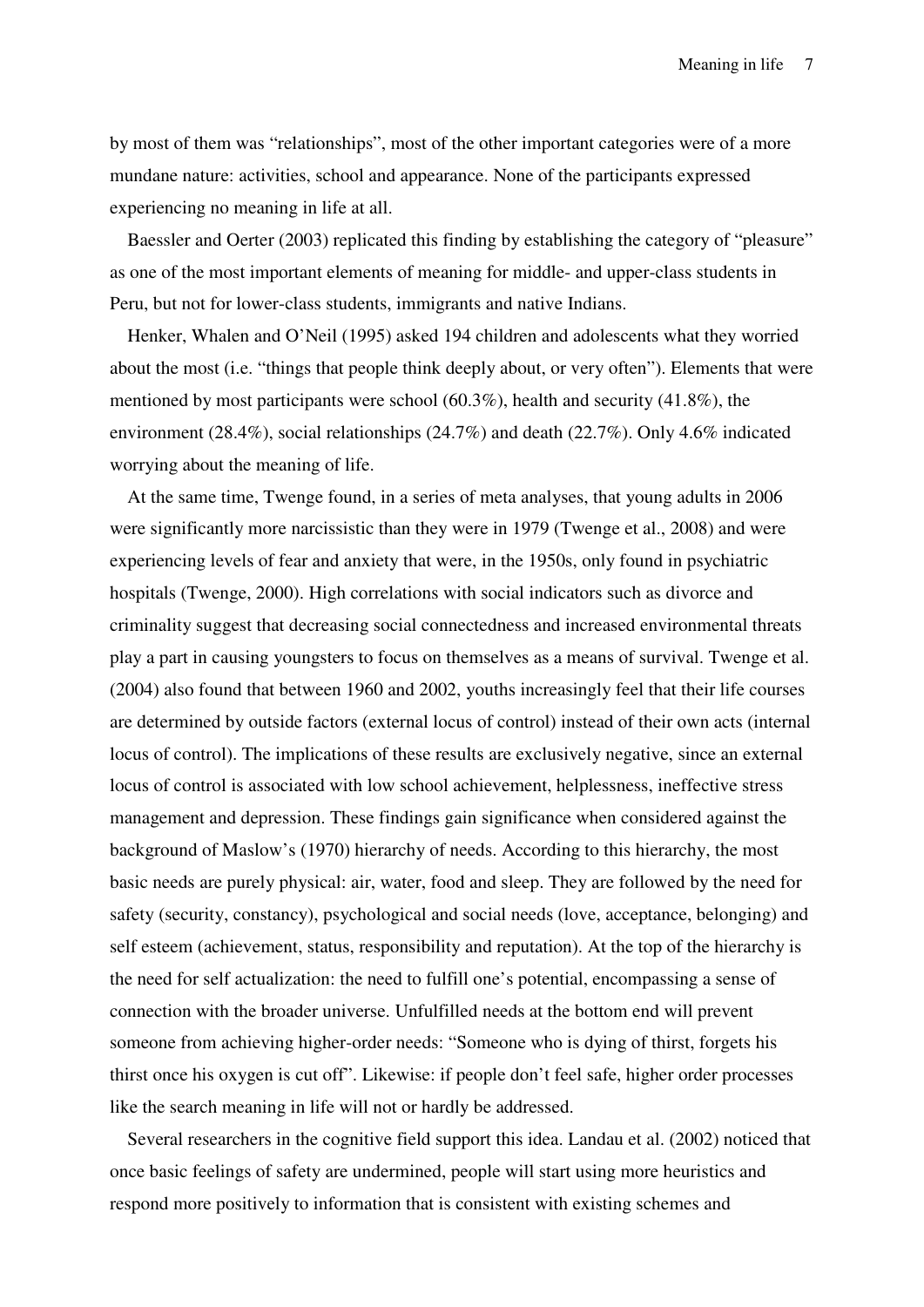stereotypes. Elliot, Sheldon and Church (1997) found that fear leads to defensiveness. People who obtain a higher score on neuroticism pursue avoidance-oriented goals instead of approach-oriented goals. This group was also significantly less happy.

Pysczynski, Greenberg and Goldenberg (2003) confirm that security and safety are necessary for open, integrative information-processing. Deci and Ryan (2000) prove how this kind of information-processing can lead to a more self-determined, coherent perception of the self and the world. Pyszczynski et al. (2003) also pinpoint an important paradox posed by the postmodern society: being confronted with different world views offers an opportunity and challenge that could lead to more integrative processing. At the same time, it presents more difficulties to achieve the sense of security and safety that is necessary for this kind of processing. One way to control fear and anxiety is by clinging to one's own world view.

To sum up, theoretical research addresses the concern that adolescents today will be reluctant to develop a framework of meaning for themselves, other than hedonism and noninterference. These principles may not produce the same long-lasting happiness as a ideological framework would, that is also focused on factors outside the individual. The question is whether a purely relativistic view point, where meaning in life is assumed as long as adolescents experience a sense of fulfillment of their self-formulated goals, is really sufficient.

Empirical research has not yet established this connection. Studies have indicated that youngsters resort to rather mundane categories of meaning, while at the same time they feel more fear and anxiety than their counterparts from earlier age cohorts. Fear, as well as the belief that efforts will not contribute to actual changes in the world around them, may cause them to focus more on themselves than before, resulting in significantly higher scores on narcissism. People need to feel safe before they are able to achieve personal growth.

#### *The present study*

This research investigates how adolescents (11- to 18-year-olds) handle questions of meaning. It also analyses whether youths who succeed in creating an ideological framework of meaning for themselves, whether religious or not, are in fact happier than those who rely on a predominantly everyday approach.

The goal of this study is twofold: first, it will complement the existing research on the perceived trend in categories of meaning in life with up to date information about a large, Dutch population of adolescents. Second, it will promote the current understanding of the relationship between different categories of meaning in life and psychological well-being.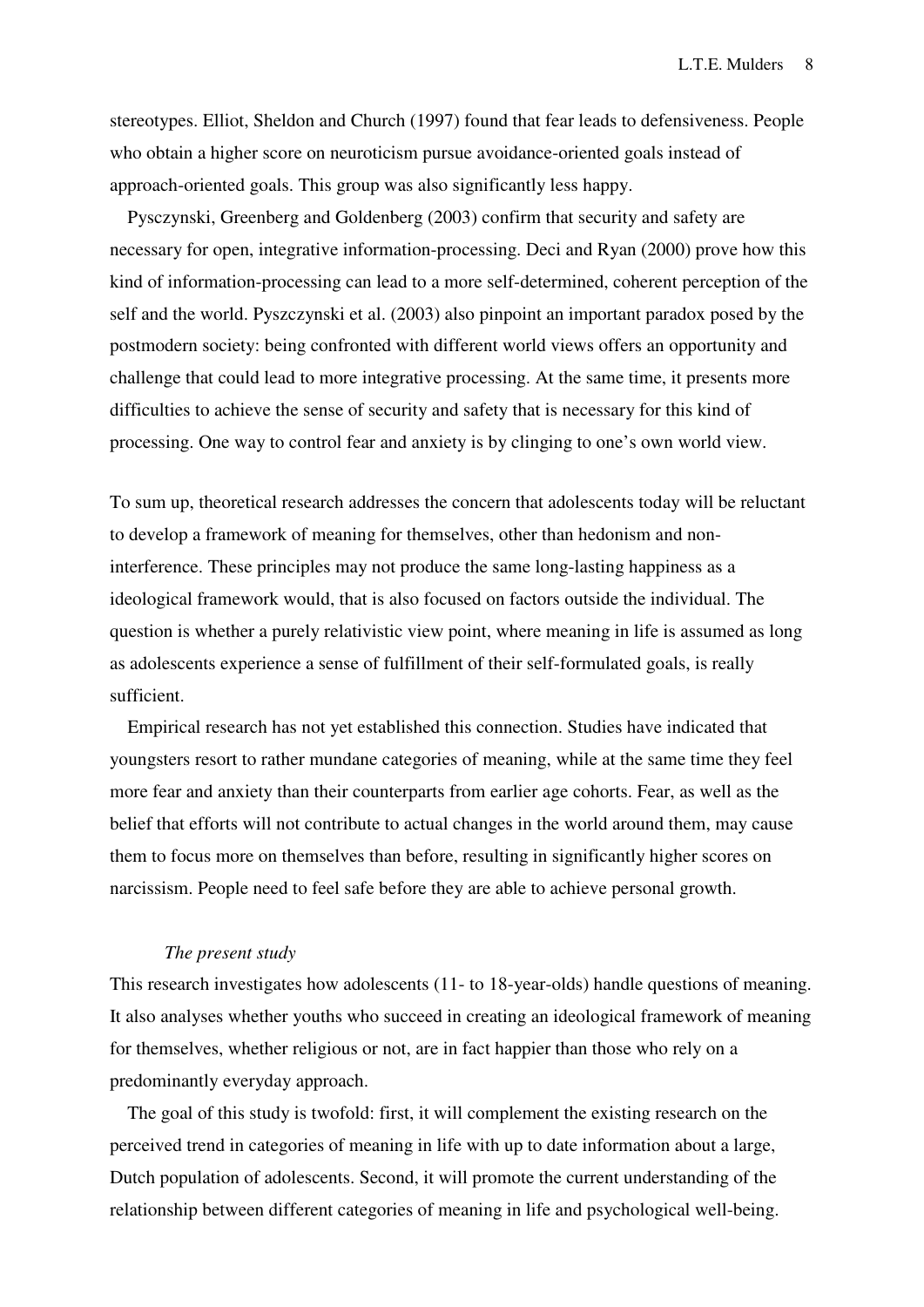# *Research questions and hypotheses*

The research questions are as follows:

- 1. which categories of meaning in life are considered most important by adolescents?
- 2. what is the relationship between spiritual and personal meaning in life?
- 3. what is the relationship between meaning in life and psychological well-being for people with different orientations of meaning?

The hypothesized answers are:

- 1. Adolescents derive their meaning in life mainly from the following categories:
	- a. Hedonism, or a life that is primarily "fun". Because of the post modern societal emphasis on individualism and the absence of external guidelines, more youths are expected to resort to this category;
	- b. Relationships; this category is consistently considered an important source of meaning among different age groups;
	- c. School; being a central aspect of life for adolescents, this category has been mentioned frequently by this age group in earlier studies.
- 2. Although finding a cosmic, spiritual meaning in life is not a condition for finding a terrestrial, everyday meaning, the two are expected to show a positive relationship.
- 3. Meaning in life will show a positive correlation to psychological well-being. However, the relationship will be stronger for people who derive meaning from an ideological framework than for those who rely mainly on a hedonistic orientation. A direct relationship is expected to be complemented by an indirect relationship, through self transcendence.

The hypothesized model that will answer research question 1 and 2 is displayed in figure 1.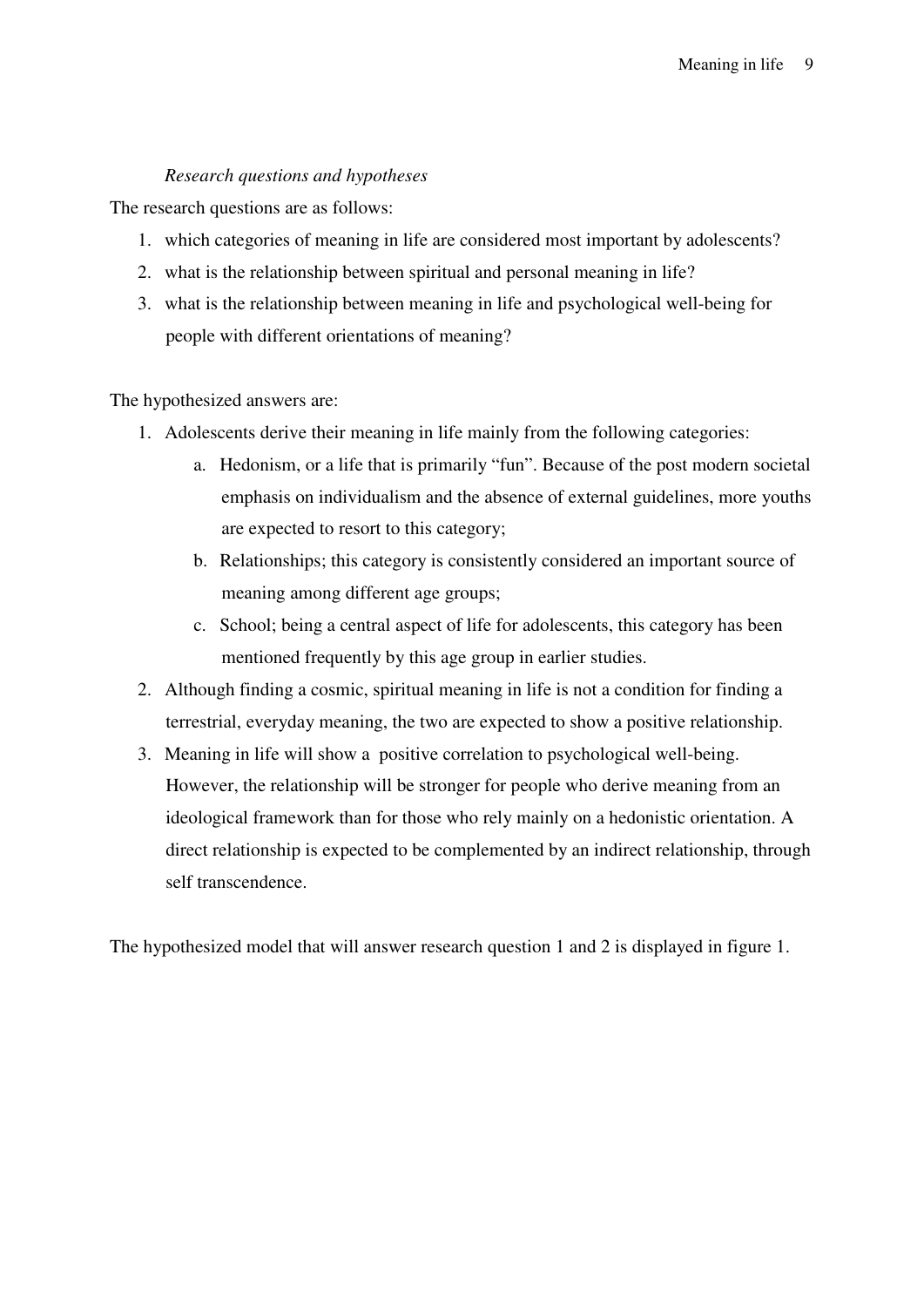

*Figure 1: the hypothesized model on the relationships between meaning in life and psychological well-being.* 

# **Method**

#### *Participants*

The participants were 800 Dutch secondary school students from 7 different schools across the Netherlands. Initially, all 40 schools in one region of the Netherlands (Noord-Brabant) were approached by a letter outlining the research project and asking for their participation. Four schools agreed to participate in the study; one of them was enthusiastic about the project and asked a partner school to participate as well, which they did. Two more schools from a different region in the Netherlands (Zuid-Holland) joined in based on acquaintance with the researcher and affiliation with the subject.

The students had an average age of 14.8 years. The characteristics of the group are outlined in table 2. The distribution between sexes was equal (50 % boys and 50% girls). The Dutch secondary education system consists of three levels (from highest to lowest): VWO (preparatory scientific education), HAVO (higher general secondary education) and VMBO (preparatory secondary vocational education). The participant group consisted of 42% VWOstudents, 25% HAVO-students and 33% VMBO-students. Almost half of the group (46%) indicated they did not have a religious orientation. The other students mainly referred to themselves as Christian (45%). On a 5 point Likert scale, the religious students answered two items about how important their religion was to them and how much it played a part in their daily lives (0=not at all, 4=extremely). Their average score was 1.01 (*sd* = .94), which translates on the scale as "a little".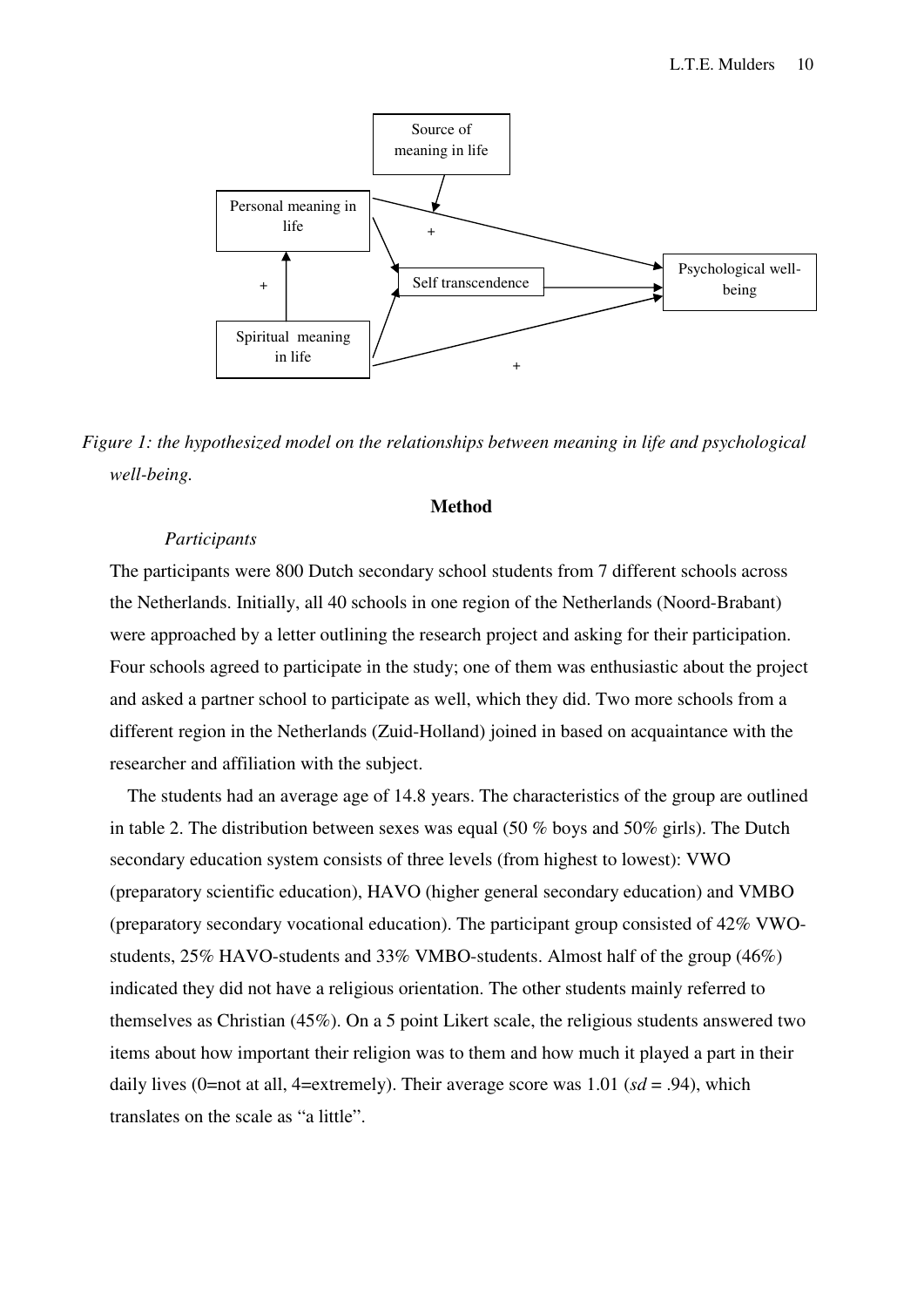For the SEM part of the analysis, a distinction was made between adolescents with a predominantly everyday approach to meaning in life and those with a more ideological approach. For this purpose, the group was split up according to their use of the ideological and everyday categories on the SMiLE (see results section).

One group consisted of 420 adolescents used more everyday elements (sports, school, materialism and job) when describing their personal meaning in life than they used the category of ideology. These students had an average age of 14.78 years.

The other group consisted of 209 adolescents who described ideological considerations as a source of meaning in life. They used the ideological category (personal growth, service (helping others), beliefs, existentialism, future and happiness) more than they used the everyday category. Their average age was 14.82.

The characteristics of all groups are summarized in table 2. The two groups resemble the overall group as well as each other: they show no differences in average age, educational level, religious orientation, role/importance of religion or place of residence. The *ideological meaning* group, however, contained a significantly higher percentage of boys than the *everyday meaning* group.

|                 | Overall<br>Group<br>$(N=800)$ | $\%$                     | Everyday<br>meaning<br>group<br>$(N=420)$ | $\%$             | Ideological<br>meaning<br>group<br>$(N=209)$ | $\%$             | Test for differences          |
|-----------------|-------------------------------|--------------------------|-------------------------------------------|------------------|----------------------------------------------|------------------|-------------------------------|
| Age             | 14.8                          | $\overline{\phantom{0}}$ | 14.78                                     |                  | 14.82                                        |                  | $t(386)=.373$ ; p=.710        |
| Sex             |                               |                          |                                           |                  |                                              |                  |                               |
| <b>Boys</b>     | 397                           | 50                       | 187                                       | 45               | 115                                          | 55               | $X^2(1, N=626)=6.193; p<.05$  |
| Girls           | 400                           | 50                       | 231                                       | 55               | 93                                           | 45               |                               |
| Unknown         | 3                             | $\boldsymbol{0}$         | $\mathbf{2}$                              | $\boldsymbol{0}$ | 1                                            | $\boldsymbol{0}$ |                               |
| Education       |                               |                          |                                           |                  |                                              |                  |                               |
| <b>VWO</b>      | 335                           | 42                       | 172                                       | 41               | 105                                          | 50               | $X^2(2, N=628)=5.33$ ; p=.07  |
| <b>HAVO</b>     | 201                           | 25                       | 103                                       | 25               | 48                                           | 23               |                               |
| <b>VMBO</b>     | 264                           | 33                       | 144                                       | 34               | 56                                           | 27               |                               |
| Religion        |                               |                          |                                           |                  |                                              |                  | $X^2(7, N=626)=10.22$ ; p=.18 |
| Christian       | 358                           | 45                       | 185                                       | 44               | 107                                          | 51               |                               |
| Jewish          | 3                             | $\boldsymbol{0}$         | 1                                         | $\boldsymbol{0}$ | 1                                            | 1                |                               |
| Muslim          | 38                            | 5                        | 19                                        | 5                | 12                                           | 6                |                               |
| Hindu           | 6                             | $\overline{0}$           | 1                                         | $\overline{0}$   | 3                                            | 1                |                               |
| <b>Buddhist</b> | 3                             | 0                        | $\mathbf{1}$                              | $\boldsymbol{0}$ |                                              | $\mathbf{1}$     |                               |
| Other           | 17                            | $\overline{2}$           | 9                                         | $\overline{2}$   | 7                                            | 3                |                               |
| None            | 370                           | 46                       | 200                                       | 48               | 78                                           | 37               |                               |
| Unknown         | 5                             | $\overline{0}$           | 3                                         | 1                | $\mathbf{0}$                                 | $\boldsymbol{0}$ |                               |
| Role/importance | 1.01                          | $\qquad \qquad -$        | 1.03                                      |                  |                                              |                  | $t(270)=0.569; p=.57$         |
| of religion     |                               |                          |                                           |                  |                                              |                  |                               |

# *Table 2: participant characteristics*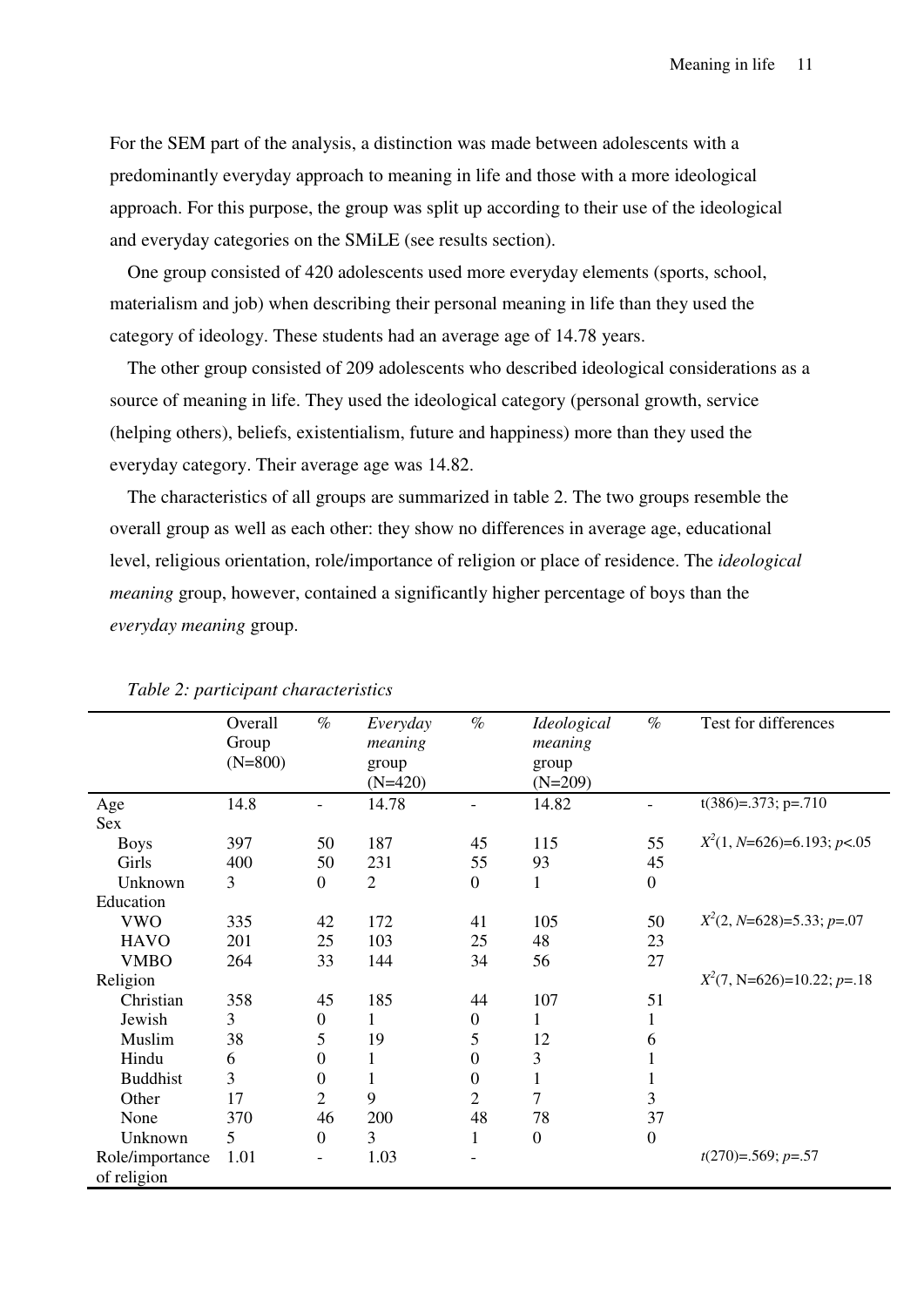Adolescents who mentioned neither the ideological, nor the everyday category, were excluded from this part of the analysis, as were the adolescents who used both categories equally often (N=171 participants in total)**.** 

# *Procedure*

A written questionnaire was administered at the schools, during a class. The students were asked for their cooperation and then received the questionnaire with brief instructions. Students were informed about the anonymous nature of the study and were encouraged to ask questions if they were unsure about the meaning of a question or word, which they did. It took the students approximately 20 minutes to complete the questionnaire. After completion, the students handed in the questionnaires with the researcher and were thanked for their participation.

# *Measures*

A copy of the questionnaire is provided in appendix 1.

# *1. Spiritual meaning*

The relevant subscales of the Multidimensional Measurement of Religiousness/Spirituality for Use in Health Research (MMRS; Fetzer Institute, 2003) were used to assess experienced spiritual meaning in life. The subscales that were used in the questionnaire were: daily spiritual experiences, meaning, beliefs/values, forgiveness, and religious/spiritual coping (i.e. using religious/spiritual beliefs and experiences to deal with problems). For all dimensions, several statements were provided (see table 3) of which the participants could indicate on a 4 or 6 point Likert scale to what extent the statement matched their experiences. The brief version of these subscales provided by the Fetzer Institute was used.

To enhance the accessibility of the instrument to participants from different religious backgrounds, the word "God" was replaced by "a higher power". Johnstone, Franklin et al. (2008) succeeded in doing this without significant changes in the reliability coefficients. Since there was no Dutch version available for this instrument, a translation was made by the researcher.

The MMRS was expected to produce 5 independent subscales:

1. daily spiritual experiences. Typical item: *I feel the presence of a higher power*. Answer categories: 6 point Likert scale ranging from "many times a day" to "never or almost never".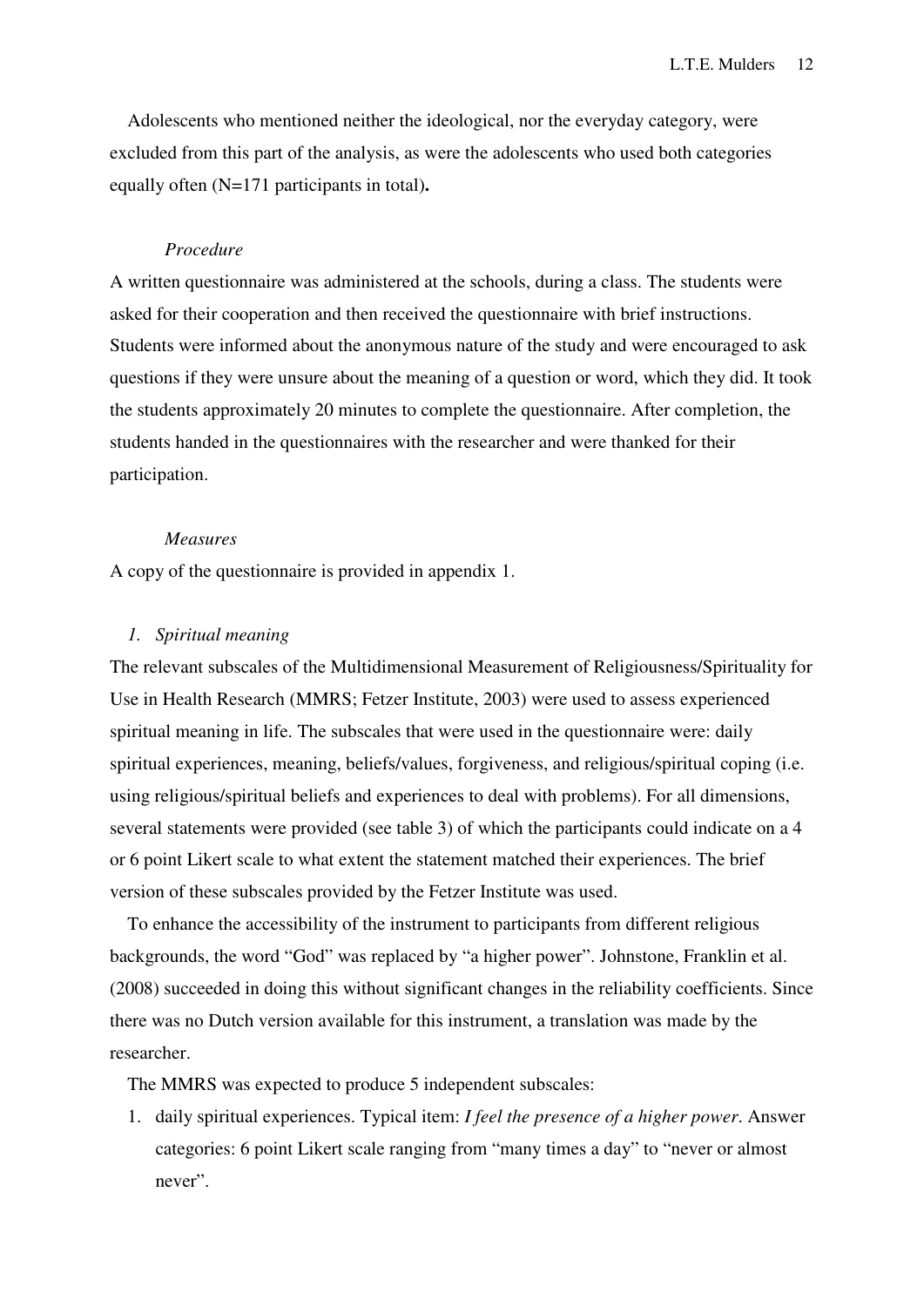- 2. meaning. Typical item: *The events in my life unfold according to a divine or greater plan.* Answer categories: 4 point Likert scale ranging from "strongly agree" to "strongly disagree".
- 3. beliefs/values. Typical item: *I feel a deep sense of responsibility for reducing pain and suffering in the world*. Answer categories: 4 point Likert scale ranging from "strongly agree" to "strongly disagree".
- 4. forgiveness. Typical item: *I know that a higher power forgives me*. Answer categories: 4 point Likert scale ranging from "always or almost always" to "never".
- 5. religious/spiritual coping. Typical item: *I look to a higher power for strength, support, and guidance*. Answer categories: 4 point Likert scale ranging from "a great deal" to "not at all".

Two separate factor analyses were performed because the first category had a Likert scale with more answer categories than the others (6 versus 4 categories). The daily experiences subscales proved to have a one factor structure, as expected  $(\alpha=85)$ . However, on the other four subscales, factor analysis failed to produce the expected division, suggesting a one factor solution instead  $(\alpha = 80)$  with five items that either formed a factor of their own or had high factor loadings on different factors. They were excluded from further analysis.

Observation during the administration of the test proved that the participants considered the MMRS as the most difficult part of the questionnaire. Some students didn't read the instructions well and asked, for instance, whether their own father also counted as a higher power; others mentioned that the questions were "vague" and may have lost their interest in this part of the questionnaire. For this reason, the responses were screened to exclude participants who obviously didn't answer the MMRS seriously, ticking all boxes on the right or left hand side of the form or creating diagonal patterns. For students who only showed such a pattern for one part of the MMRS, their responses to the other subscales were considered valid. 49 students (6%) were excluded from the analysis, based on this criterion.

# *2. Personal meaning*

Fegg, Kramer, L'hoste and Borasio (2008) developed a respondent generated, idiographic approach which they named the Schedule for Meaning in Life Evaluation (SMiLE). They asked participants to identify 3 to 7 domains that provided meaning in their lives at this moment. No answer categories were given. Subsequently, the participants were asked to indicate the importance of the different domains on a 5 point Likert scale ranging from "a little important" to "extremely important", as well as their satisfaction with themselves on the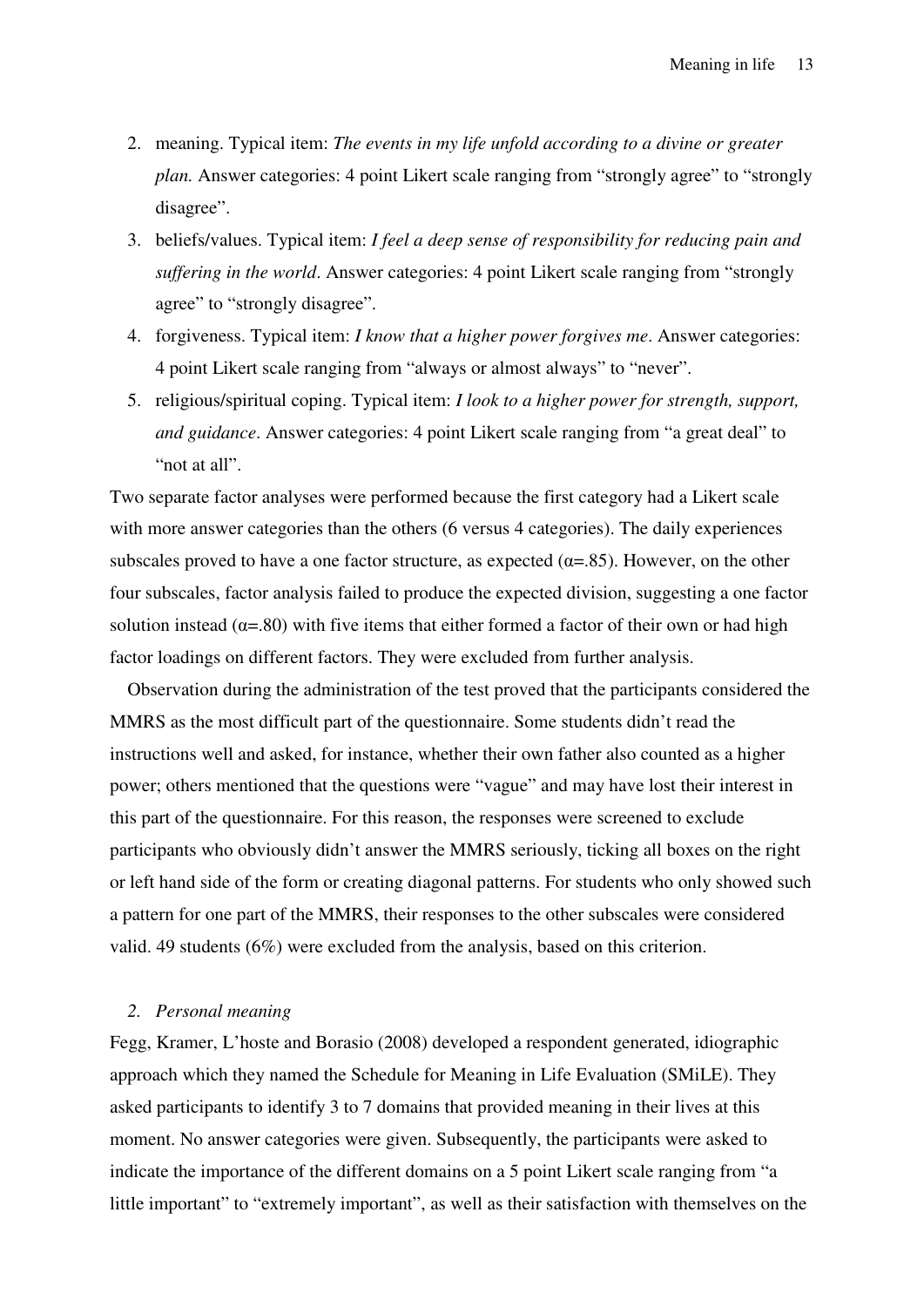domains on a 7 point Likert scale ranging from "very unsatisfied" to "very satisfied". One can be satisfied with a domain while not considering it particularly important, or be unsatisfied with a domain that is extremely important to them. Both cases have different implications for the relative amount of experienced meaning. A person is assumed to experience more meaning in life when he is satisfied with himself in domains that are most important to him. A weighted score can be computed based on a combination of the two scales to calculate the amount of experienced meaning in life (ranging from 0 to 100, with higher scores reflecting higher experienced meaning).

The instrument was selected for this study because of its theoretical construct, which matches the relativistic notion of meaning mentioned in the introduction and combines the amount and content of the experienced meaning in life. The original formula for the index of weighted satisfaction was adjusted because of theoretical problems (see appendix 2 for an explanation of the adaptation).

The importance scale (how important a certain category is to an adolescent) has a reliability coefficient (Crohnbach's alpha) of .75 in this study. The coefficient for the satisfaction scale (how satisfied an adolescent is with a given category) is .74.

#### *3. Psychological well-being*

Psychological well-being is generally assessed according to subjective measures of affect (presence of positive affect and absence of negative affect) and cognition (satisfaction with life).

The most commonly used scale in psychological research on affect is the PANAS (Positive and Negative Affect Schedule; Watson, Clark & Tellegen, 1988). Respondents are asked to indicate the extent to which they generally experience several emotions which are presented in the form of adjectives, such as *upset*, on a 5 point Likert scale.

The scale has an extraordinary validity and has been used in over 2000 studies. It originally consisted of 20 items but has been shortened by Thompson (2007) to a valid and reliable 10 item scale. Reliability coefficients are .76 for positive affect and .78 for negative affect. Hill et al. (2005) translated the scale to Dutch.

Factor analysis on the positive and negative affect subscales (PANAS) in this study provided three factors: positive affect (alert, determined, attentive, inspired, active), negative affect (distressed, ashamed, nervous and afraid) and hostile. When a two factor solution is forced, the "hostile" item shows a low loading on both factors. Since this corresponds to observations during the administration of the questionnaire, when children frequently asked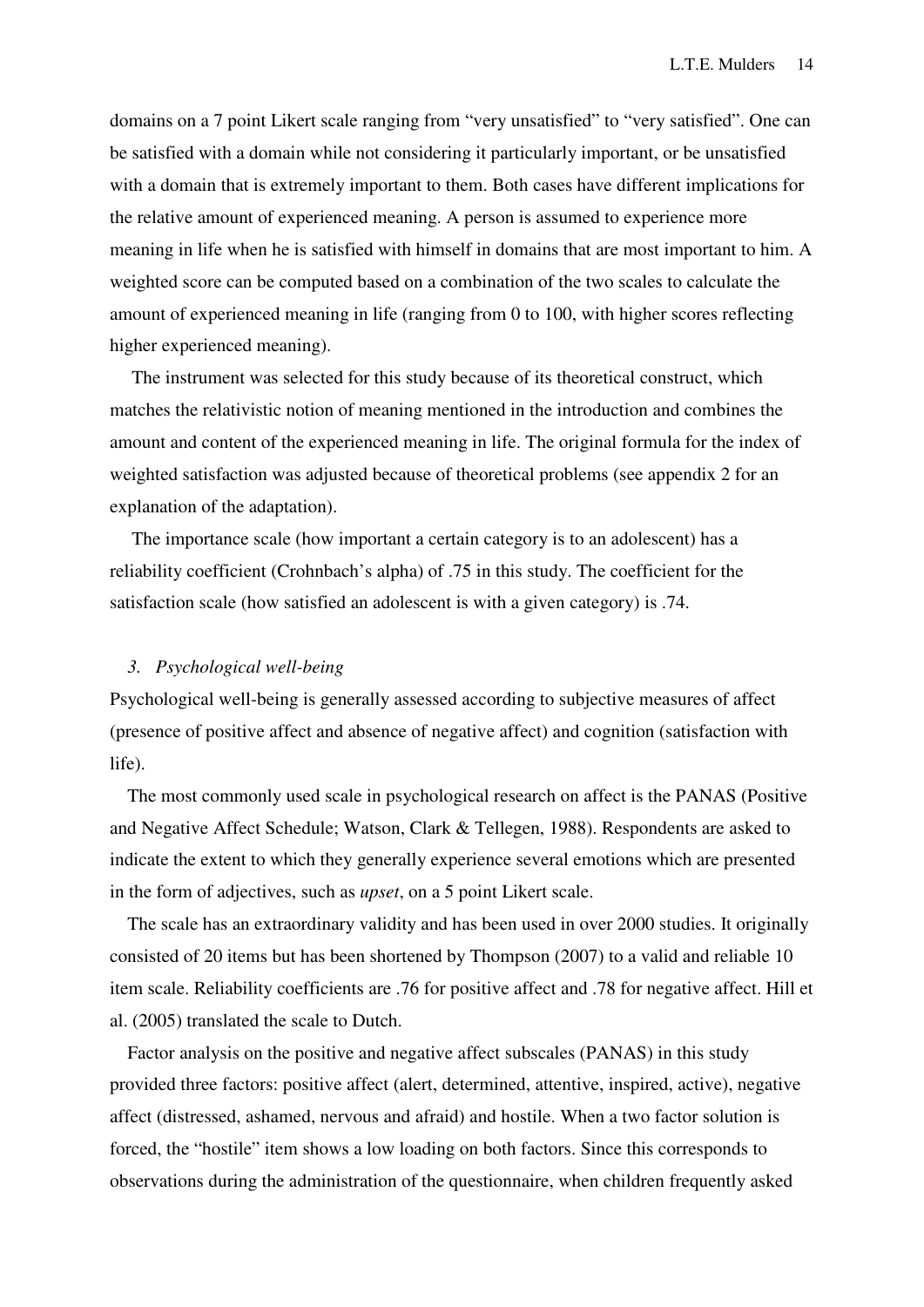questions about this particular adjective and indicated that they considered it more dependent on a given situation than the other adjectives, the item was left out of the analysis. The positive affect factor (5 items) had a reliability coefficient of .62, whereas the negative affect factor's (4 items) coefficient was .66.

The SWLS (Satisfaction with Life Scale; Diener et al., 1985), has been the dominant instrument in research on satisfaction with life for the last twenty years. In order to obtain an indication of satisfaction that is as pure as possible, unrelated to external norms and values about the areas in which this satisfaction should be expressed, only general satisfaction is measured. A participant can use his or her own criteria. The scale consists of five statements (items), of which the participants indicate on a 7 point Likert scale to what extent the statement match their experiences. A typical item is: *if I could live my life over, I would change almost nothing*.

Previous research shows that the statements load on the same factor (factor loadings range from .61 to .84), which explains 66% of variance. Internal reliability ranges from .79 to .89 between studies, test-retest reliability from .62 to .83, depending on the interval, and a high criterion validity as indicated by the correlations with variables referring to life quality (Wu  $\&$ Wu, 2008). Arrindell, Heesink and Feij (1999) found similar results for a Dutch population. Arrindell and his collegues also composed a valid and reliable Dutch version of the instrument (Arrindell, Meeuwesen and Huyse, 1991).

Factor analysis on the Satisfaction with Life Scale (SWLS) in this study provided a one factor solution with a reliability coefficient of .61 (5 items).

## *4. Self transcendence*

There is no valid and reliable measure for sense and self transcendence yet. A 3 item measure was constructed by the researcher for the purpose of this study. Cronbach's Alpha was .67.

# **Results**

#### *Source of personal meaning in life*

The answers to the open question to list 3 to 7 elements that provide meaning in life were divided into the categories found in previous research (Baessler & Oerter, 2003; Debats, 1999; DeVogler & Ebersole, 1983; Ebersole & DePaola, 1987): family relationships, friendship, romantic relationships, personal growth, beliefs, service (helping others)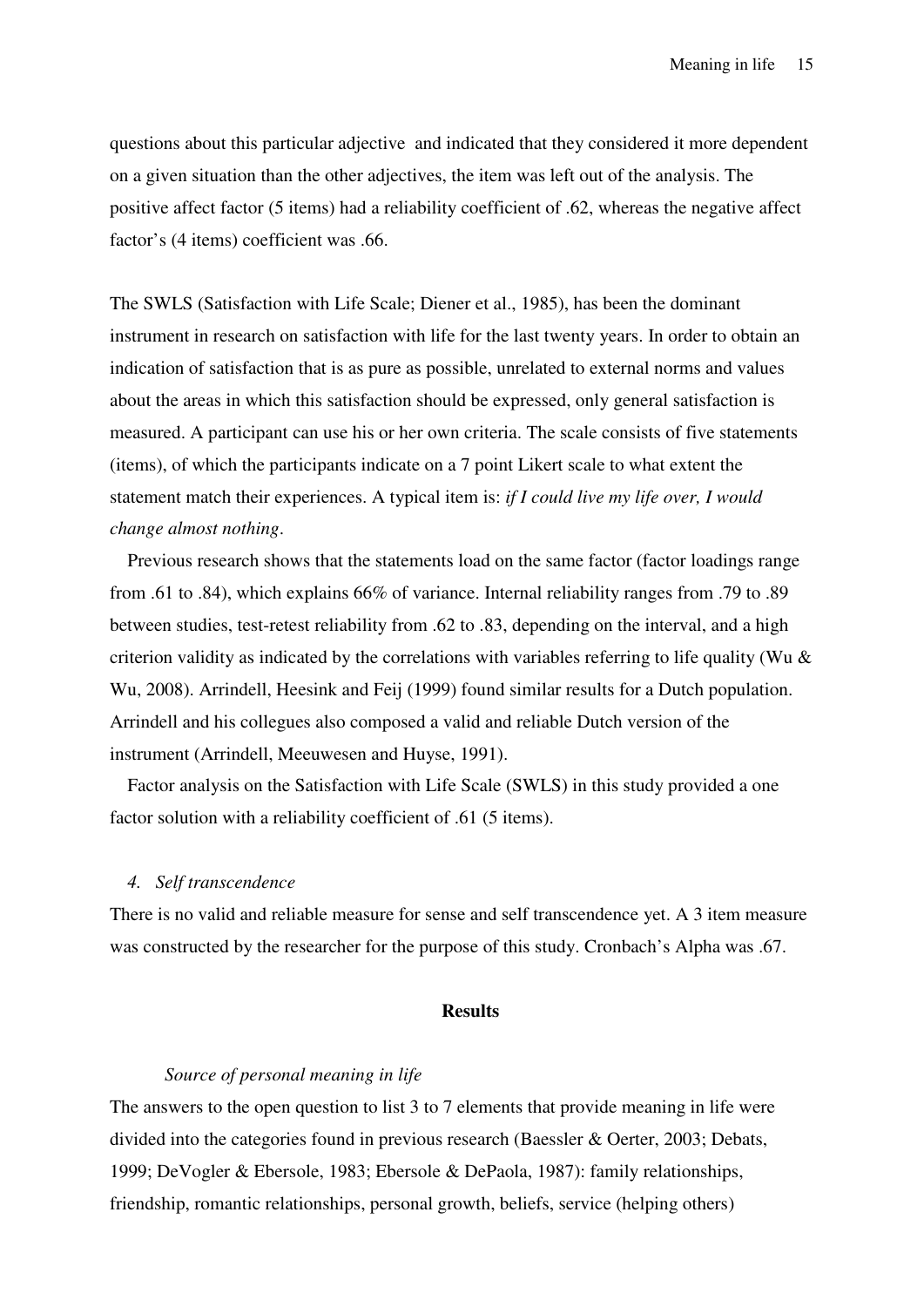existentialism, school, health, work, fun, hobby's and sports. The following new categories were added based on the data: pets, the future, happiness, materialism, appearance and "myself".

Because the participants were asked to name 3 to 7 elements, it was possible for an adolescent to provide more than one answer in the same category (e.g. "my mother" and "my father" are both family relationships). Both answers were used in the analysis.

Table 3 provides an overview of the different categories, in order of importance. *Family* is mentioned by 73% of the adolescents and ranks as the most important category. *Friends* follows closely in its wake, being mentioned by 70% of the adolescents. *Pleasure* is indicated by 42% of the adolescents as providing meaning to their lives, followed by *sports* (38%), *love* (23%) and *school* (23%). All other categories are mentioned by less than 20% of the adolescents.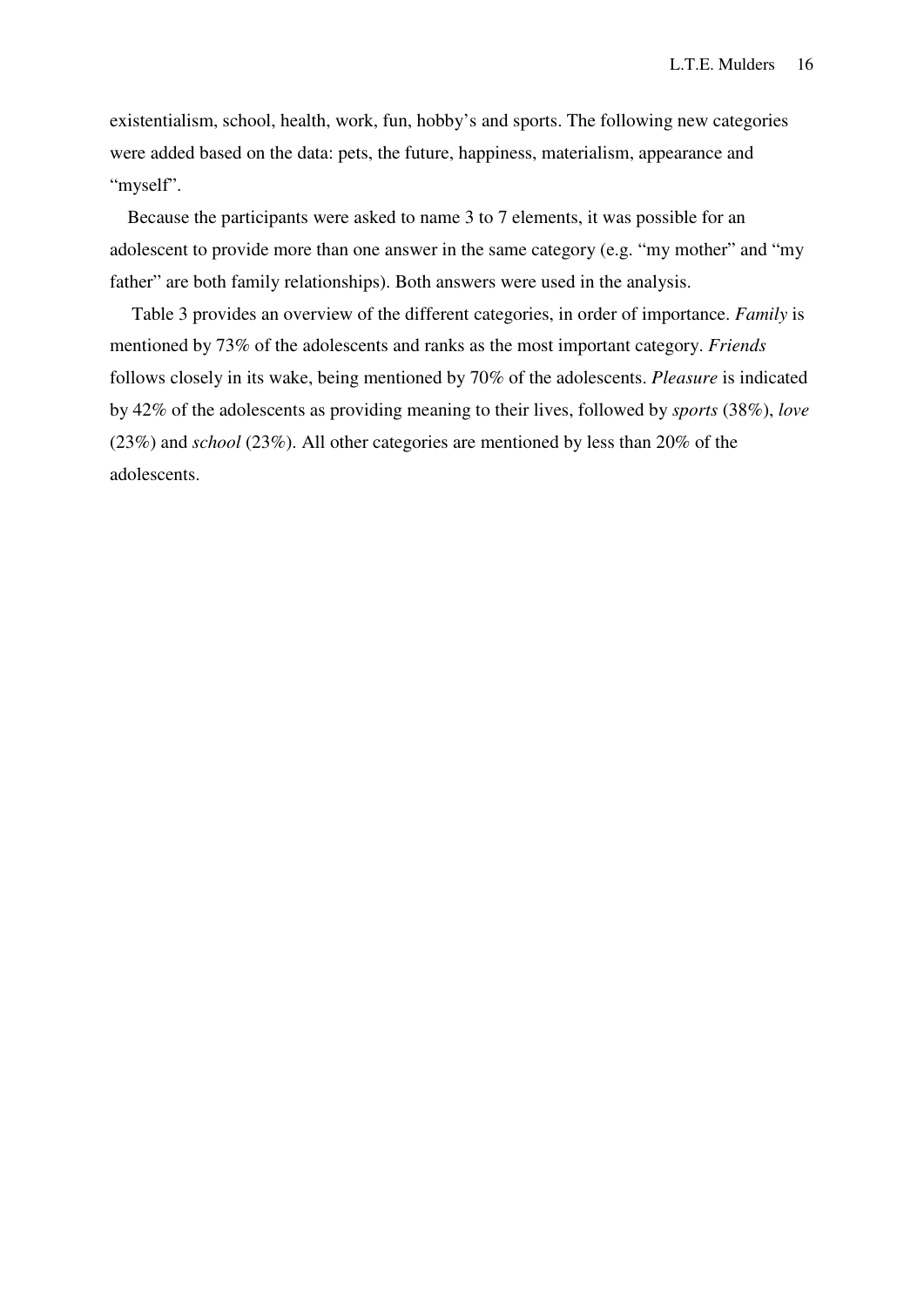| mentioned                                                                                                                                                                                                              |  |
|------------------------------------------------------------------------------------------------------------------------------------------------------------------------------------------------------------------------|--|
| "my mother", "my dad", "the<br>586<br>73<br>Family<br>716                                                                                                                                                              |  |
| family"<br>"my best friend", "being"<br>584<br>560<br>70<br>Friendship<br>surrounded by friends"                                                                                                                       |  |
| Pleasure<br>"doing fun stuff", "enjoying<br>489<br>332<br>42<br>myself", and activities that<br>have no purpose or outcome<br>but are just exercised for the<br>sake of it (e.g. shopping, video<br>gaming, going out) |  |
| "being good at sports",<br>338<br>305<br>38<br><b>Sports</b><br>"volleyball"                                                                                                                                           |  |
| "my girlfriend", "love"<br>192<br>181<br>23<br>Love                                                                                                                                                                    |  |
| "going to school", "a good<br>189<br>186<br>23<br>School<br>education"                                                                                                                                                 |  |
| 158<br>Hobby<br>Hobby's that are specific and<br>129<br>16<br>do have a purpose or outcome:<br>"painting", "writing a novel",<br>"playing guitar"                                                                      |  |
| "freedom", "my religion"<br><b>Beliefs</b><br>148<br>118<br>15                                                                                                                                                         |  |
| 106<br>"the future" of specific ideas<br>93<br>12<br>Future<br>about it that are not personal<br>growth, such as "being a<br>mother" or "becoming a<br>lawyer"                                                         |  |
| "learning new skills",<br>92<br>76<br>10<br>Personal growth<br>"becoming more"                                                                                                                                         |  |
| Materialism<br>'making a lot of money", "my<br>82<br>61<br>9<br>scooter"                                                                                                                                               |  |
| "my horse", "the dogs"<br>73<br>9<br>Pets<br>76                                                                                                                                                                        |  |
| 9<br>"being/staying/becoming<br>75<br>Happiness<br>74<br>happy"                                                                                                                                                        |  |
| "being there for others",<br>68<br>55<br>7<br>Service<br>"making others happy"                                                                                                                                         |  |
| "being/staying/becoming<br>58<br>58<br>7<br>Health<br>healthy"                                                                                                                                                         |  |
| 55<br>"job", "having a nice job"<br>56<br>7<br>Work                                                                                                                                                                    |  |
| Existentialism<br>"for living my life", "because"<br>32<br>4<br>30<br>I'm there"                                                                                                                                       |  |
| "for myself"<br>13<br>Myself<br>12<br>$\mathbf{1}$                                                                                                                                                                     |  |
| "looking good", "clothes"<br>$\tau$<br>6<br>Appearance<br>1                                                                                                                                                            |  |

*Table 3: categories of meaning for adolescents*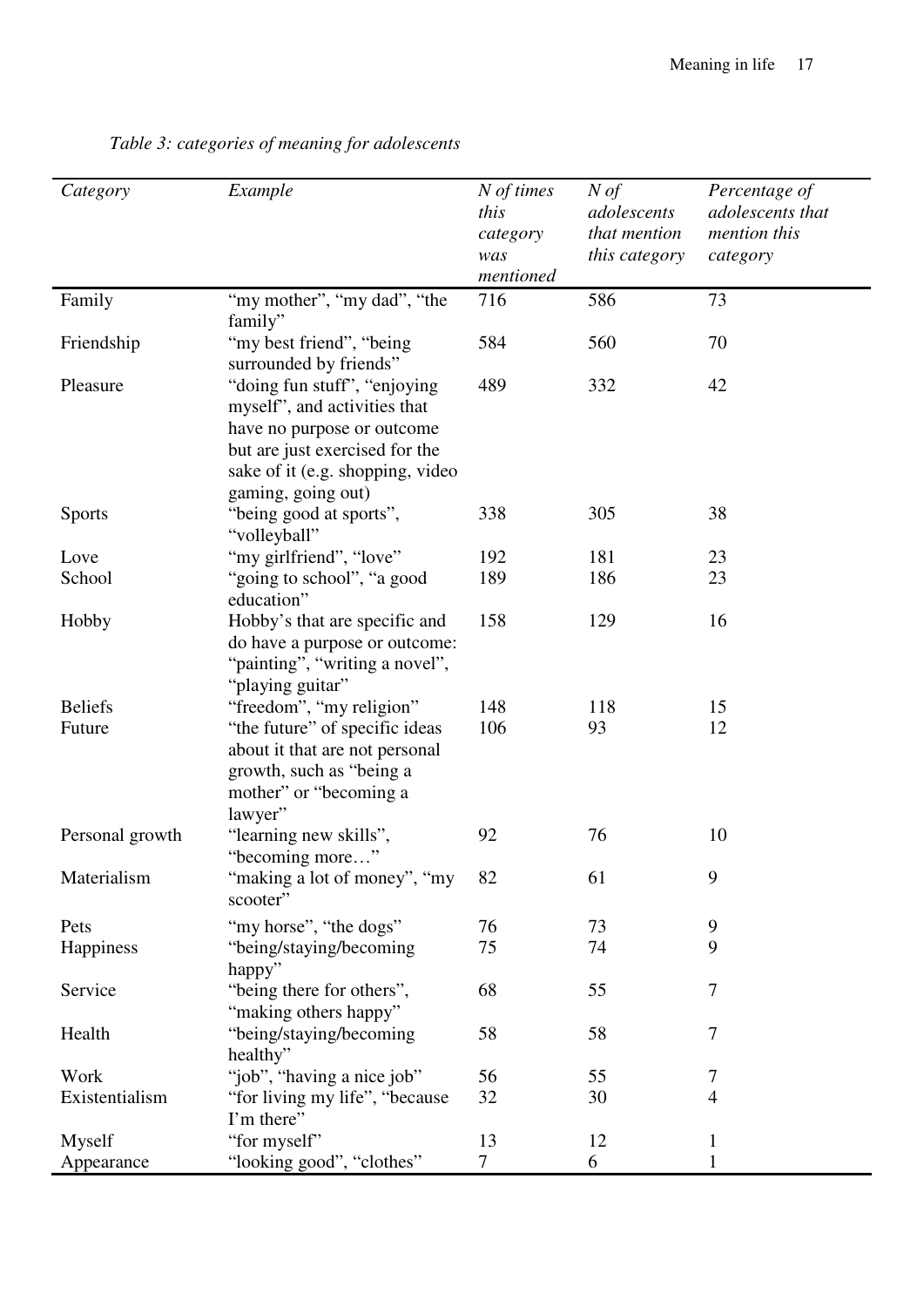Factor analysis (rotated; Varimax) on the number of times an adolescent named the different categories, with a forced two-factor solution, yielded two dominant factors (see table 4).

| Factor                | Positive         | Factor  | <b>Negative</b> | Factor  |
|-----------------------|------------------|---------|-----------------|---------|
|                       |                  | loading |                 | loading |
| Ideological/<br>1.    | Personal growth  | .427    | School          | $-475$  |
| everyday              |                  |         | Job             | $-.198$ |
|                       | <b>Beliefs</b>   | .327    | Materialism     | $-.207$ |
|                       | Service          | .483    | <b>Sports</b>   | $-.530$ |
|                       | Existentialism   | .326    |                 |         |
|                       | Future           | .312    |                 |         |
|                       | <b>Happiness</b> | .394    |                 |         |
| Solitary/social<br>2. | Job              | .383    | Family          | $-.485$ |
|                       | Materialism      | .442    | Friends         | $-.545$ |
|                       | Health           | .292    | Pets            | $-415$  |
|                       | Pleasure         | .226    | Hobbies         | $-.352$ |
|                       | <b>Happiness</b> | .268    |                 |         |
|                       | Future           | .228    |                 |         |

*Table 4: factors of personal meaning in life for adolescents* 

The first factor, explaining 9% of the overall variance, indicates that adolescents can be discriminated based on the categories that provide personal meaning to their lives. Ideological, contemplative categories tend to cluster together, as opposed to everyday, mundane categories. The second factor explains 7% of the variance.

The participants were split up into two groups according to their sum scores on the categories in the two clusters at the upper and lower end of the first dimension (factor): one group (the *ideological meaning* group) obtained a higher average score on the ideological categories than on the everyday categories. For the other group (the *everyday meaning* group), the scores were distributed the other way around. The characteristics of the two groups were described in the method section.

## *The statistical model*

The relationships among the three variables were analysed using Structural Equation Modeling (SEM), a powerful statistical technique that combines measurement model or confirmatory factor analysis (CFA) and structural model into a simultaneous statistical test. (Hoe, 2008). It has the flexibility to model relationships among multiple predictor and criterion variables, and statistically tests a priori theoretical assumptions against empirical data through CFA (Chin, 1998). In most cases, the method is applied to test "causal" relationships among variables. The term *causal model* must be understood to mean: "a model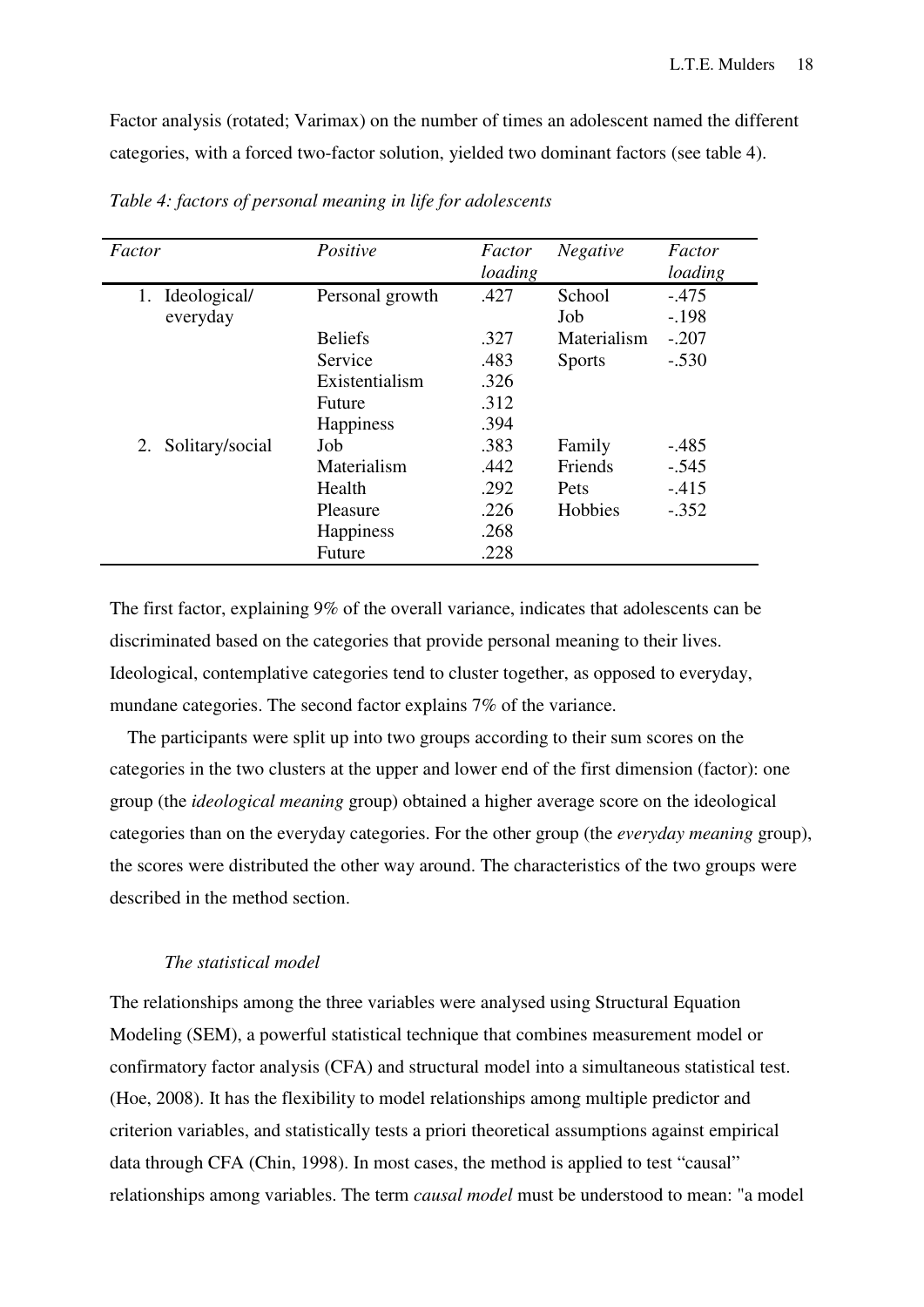that conveys causal assumptions," not necessarily a model that produces validated causal conclusions (Pearl, 2000).

The conceptual model described in the introduction was extended into the statistical model displayed in the path diagram in figure 2, taking into account the different indicators of the latent variables as well as the error residuals (for fixed variables) and deviances (for latent variables). Path diagrams are the heuristic tools that graphically display the causal and correlational relations between variables

For estimation of the parameters, the Maximum Likelihood (ML) method was used. This method produces parameter estimates as well as standard errors (e) and deviances (d), performs a statistical test for global fit and provides additional informal goodness-of-fit indices.



*Figure 2: the hypothesized statistical model*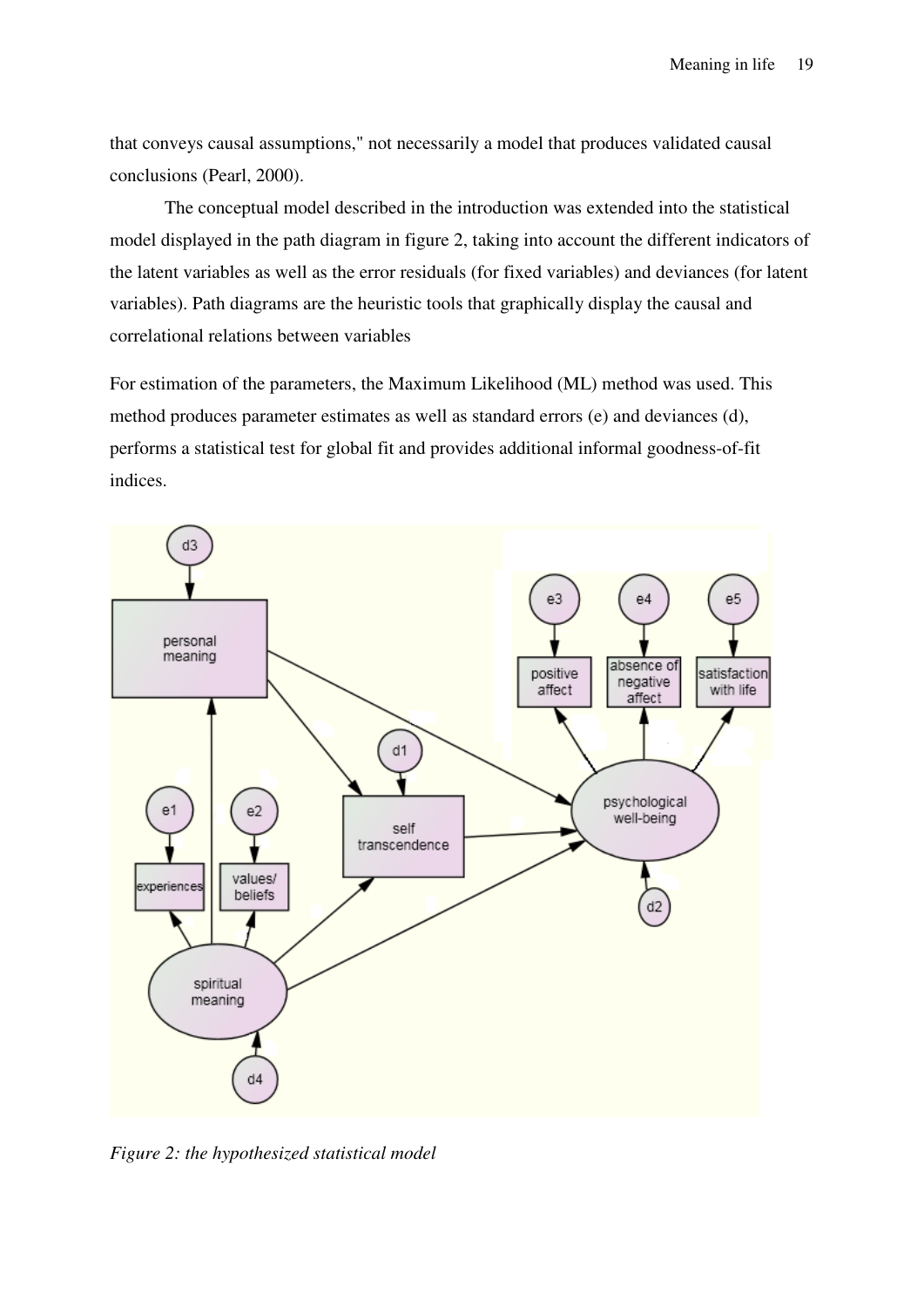L.T.E. Mulders 20

# *Model fit*

Factor loadings were tested for statistical significance and measures were obtained to assess overall model fit. These measures test the hypothesis that the relationships proposed in the model provide a plausible explanation of those that exist in the data.

The final model, which is a trimmed version of the hypothesized model in which all insignificant relationships were eliminated (see "parameter estimates" below), reached a chisquare of 72.38, with 22 degrees of freedom and a p-value of <.001. The chi-square/df ratio is 3.29. This indicates a low absolute fit, or a low degree to which the covariances implied by the fixed and free parameters specified in the model match the observed covariances from which free parameters in the model were estimated. However, since most models are either slightly misspecified or do not account for all measurement error, when sample sizes are large (as in the present study), a nonsignificant chi-square is rarely obtained (Bentler & Bonnet, 1980; Joreskog, 1981). The incremental fit measures are necessary to decide whether the model is still acceptable.

Incremental fit concerns the degree to which the model in question is superior to an alternative model (i.e., the "null" or independence model) in reproducing the observed covariances. In the present study the Comparative Fit Index (CFI), the Incremental Fit Index (IFI) and the root mean squared error of approximation (RMSEA) were used. The CFI indexes the relative reduction in lack of fit as estimated by the noncentral  $\chi$ 2 of a target model versus a baseline model; values of >.90 indicate acceptable fit (Bentler, 1990). The IFI compares the lack of fit of target model to the lack of fit of a baseline model, usually the independence model. The outcome value, which should exceed .90, estimates the relative improvement per degree of freedom of the target model over a baseline model (Bollen, 1989). The RMSEA is a "badness-of-fit" index that estimates the amount of error of approximation per model degree of freedom and takes sample size into account; <.08 indicates acceptable fit (Kline, 2005).

In the final model, estimates were .92 for the CFI value, .92 for the IFI value and .06 for the RMSEA. These findings indicate a model fit that is acceptable overall. The relationships proposed in the model provide a plausible explanation of those that exist in the data.

#### *Parameter estimates*

The initial model was trimmed in order to eliminate all insignificant pathways. This was established by means of stepwise deletion (i.e. the path with the highest *p* value was deleted first, then the one with the remaining highest value, and so on). The procedure resulted in the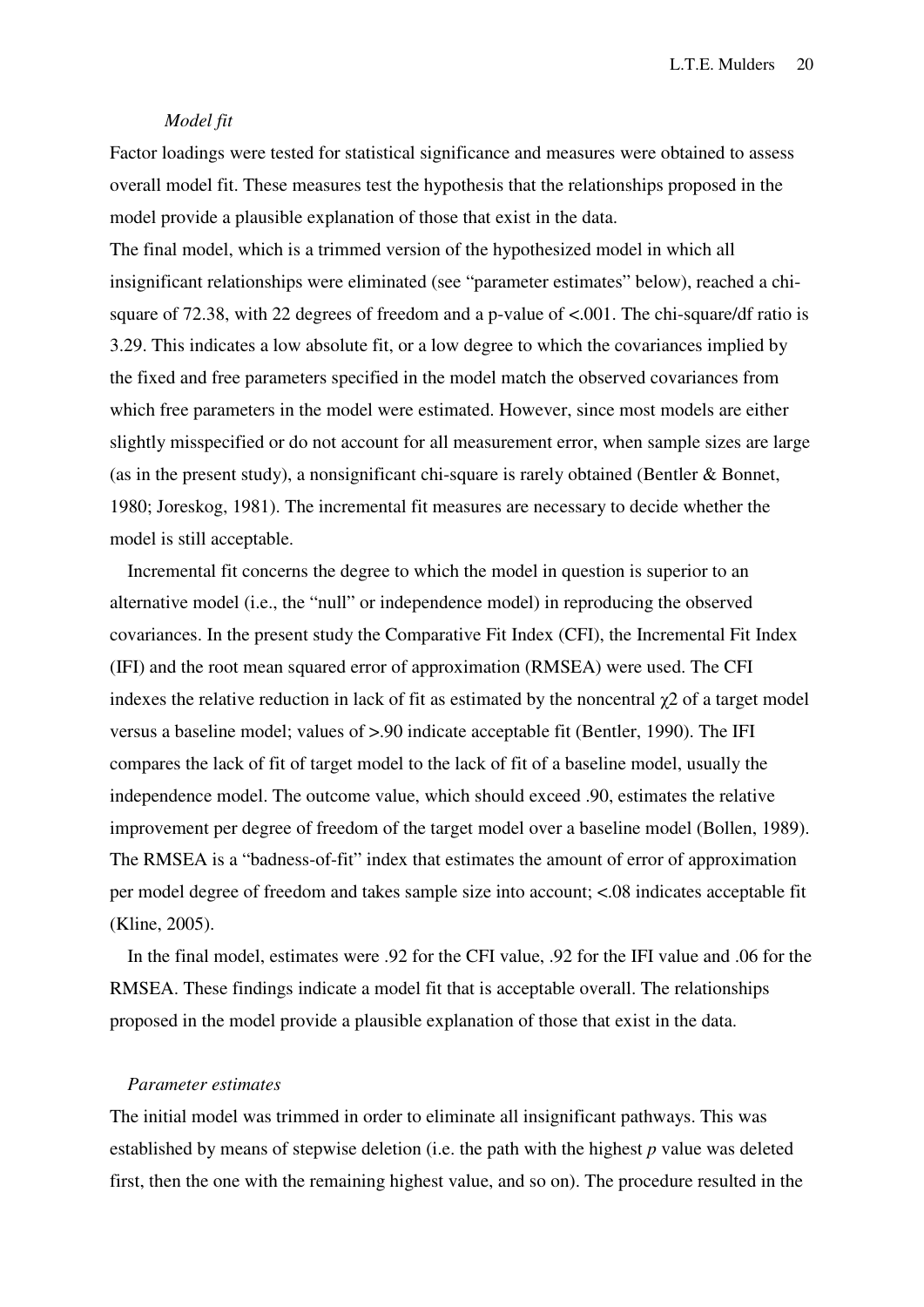model displayed in figure 3. The figure provides the standardized estimates as well as the variances of the errors and deviances. The results for the *everyday meaning* group are displayed in green and those for *the ideological meaning* group in red. All estimates have p values of  $\lt$ .05, except for those marked with an  $*$ . They have p values of  $\lt$ .1.



*Figure 3: parameter estimates and error and deviance variance* 

Personal meaning in life as measured by the Index of Weighted satisfaction shows a considerably stronger relationship with psychological well-being in the *ideological meaning*  group (r=.58) than in the *everyday meaning* group (r=.36). This indicates that the relationship between the extent to which people experience an everyday meaning in their life with psychological well-being is much stronger for those who derive meaning from personal growth, beliefs, service, existentialism, future and happiness than for those who extract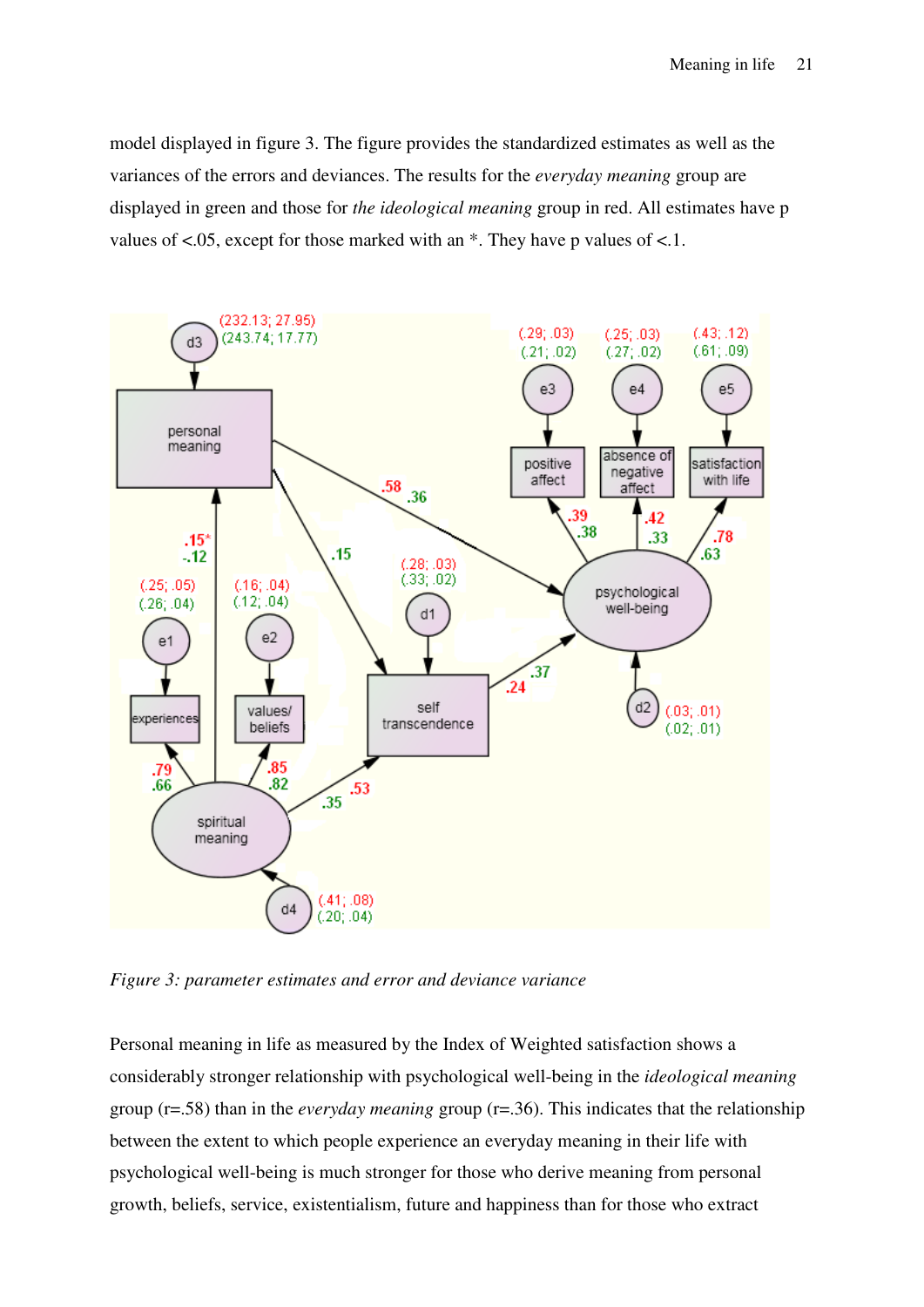meaning from sports, job, materialism and school. The variables of spiritual meaning and self transcendence function differently between the two groups altogether. In order to comprehend their relationship to psychological well-being, their direct and indirect effects are analysed.

# *Indirect, direct and total effects*

SEM allows for a calculation of the indirect, direct and total effects of several variables on the outcome variable (i.e. psychological well-being). These effects are summarized in table 5.

For the *ideological meaning* group, there is only a direct and strong effect of personal meaning on psychological well-being. That is: for the group who derives meaning in life mainly from ideological categories (personal growth, service (helping others), beliefs, existentialism, future and happiness), 58% of the variance in psychological well-being is directly explained by their experienced meaning in life. Another  $21\%$  is explained by spiritual meaning in life, through self transcendence. Self transcendence itself explains 24% of the variance.

For the *everyday meaning* group, the direct effect of personal meaning as derived from everyday categories (school, job, sports, materialism), is much smaller, explaining only 36% of the variance in psychological well-being. Another 6% is explained indirectly, through self transcendence. The effect of self transcendence itself is larger than in the other group, explaining 37% of the variance in psychological well-being. There is a small but significant indirect effect of spiritual meaning in life (8% explained variance).

|                                  | Direct | Indirect | Total |
|----------------------------------|--------|----------|-------|
| <i>Ideological meaning group</i> |        |          |       |
| Personal meaning                 | .58    |          | .58   |
| Spiritual meaning                |        | .21      | .21   |
| Self transcendence               | .24    |          | .24   |
| Everyday meaning group           |        |          |       |
| Personal meaning                 | .36    | .06      | .41   |
| Spiritual meaning                |        | .08      | .08   |
| Self transcendence               | .37    |          | .37   |

*Table 5: Indirect, direct and total standardised effects on psychological well-being*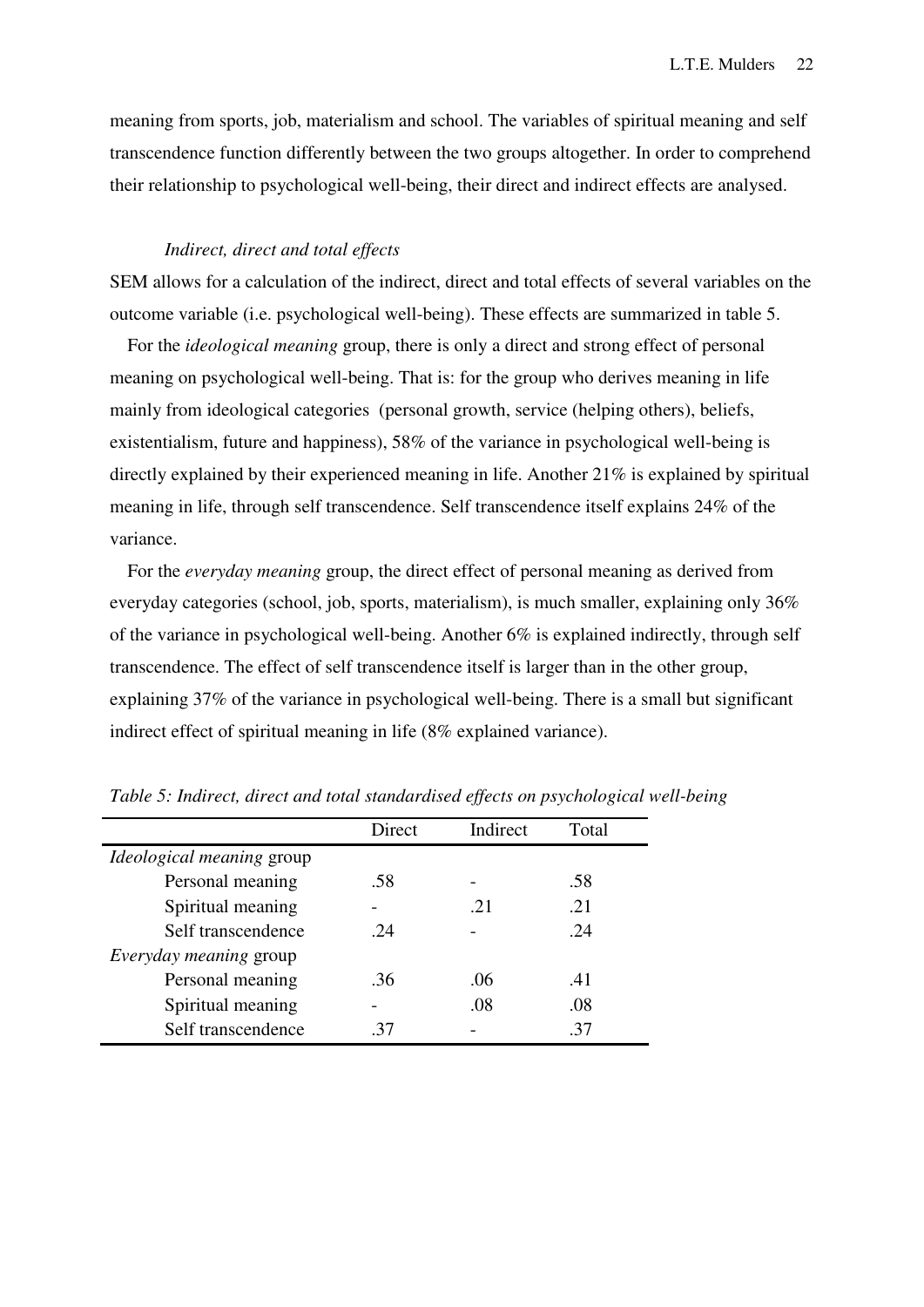Meaning in life 23

# **4.Discussion**

The introduction enunciated how adolescents face the developmental task of having to form both an identity and a framework of meaning. At this age of life, they possess the maturity, cognitive capacities and motivation to do so, as they understand that the "rules" they created in previous developmental stages are no longer sufficient. Research has shown that succeeding in finding meaning in life promotes psychological well-being.

Although this task has been the same for many generations, post modernist youths meet a new challenge altogether: they receive less outspoken external guidelines based on religion and family values. They grow up in a society with diverse orientations and are provided with more freedom and autonomy than generations before them. This poses the risk of young people refusing to adopt an ideological framework altogether, thus resorting to more mundane, hedonistic ideas about meaning in life. Theoretical as well as empirical researchers are worried about the effect this may have on their well-being. Over the last decades, youths have become increasingly anxious and centered around themselves (narcissistic). Also, they develop an external locus of control, indicating they don't feel their acts actually influence their life course. Their sense of insecurity of lack of safety may prevent them from developing an ideological framework.

The first hypothesis stated that hedonism, social relationships and school were expected to be the most important source of meaning in life for adolescents. This hypothesis was confirmed. Both friends and family were indicated by almost three quarters of the adolescents as providing meaning to their lives. Almost half of the adolescents mentioned pleasure. Other important categories were sports, love and school. All other categories were mentioned by less than one fifth of the adolescents.

The second hypothesis predicted a positive relationship between spiritual and personal meaning and was partly rejected. The relationship was small in both groups, but is interesting nonetheless since it was positive for the *ideological meaning* group, but negative for the *everyday meaning* group.

The third hypothesis predicted a positive effect of both spiritual and personal meaning on psychological well-being, and a larger effect for the *ideological meaning* group. The effects were expected to be both direct and indirect (through self transcendence). This hypothesis was confirmed in part. The mediating effect of self transcendence between personal meaning and psychological well-being was only apparent in the *everyday meaning* group, and the direct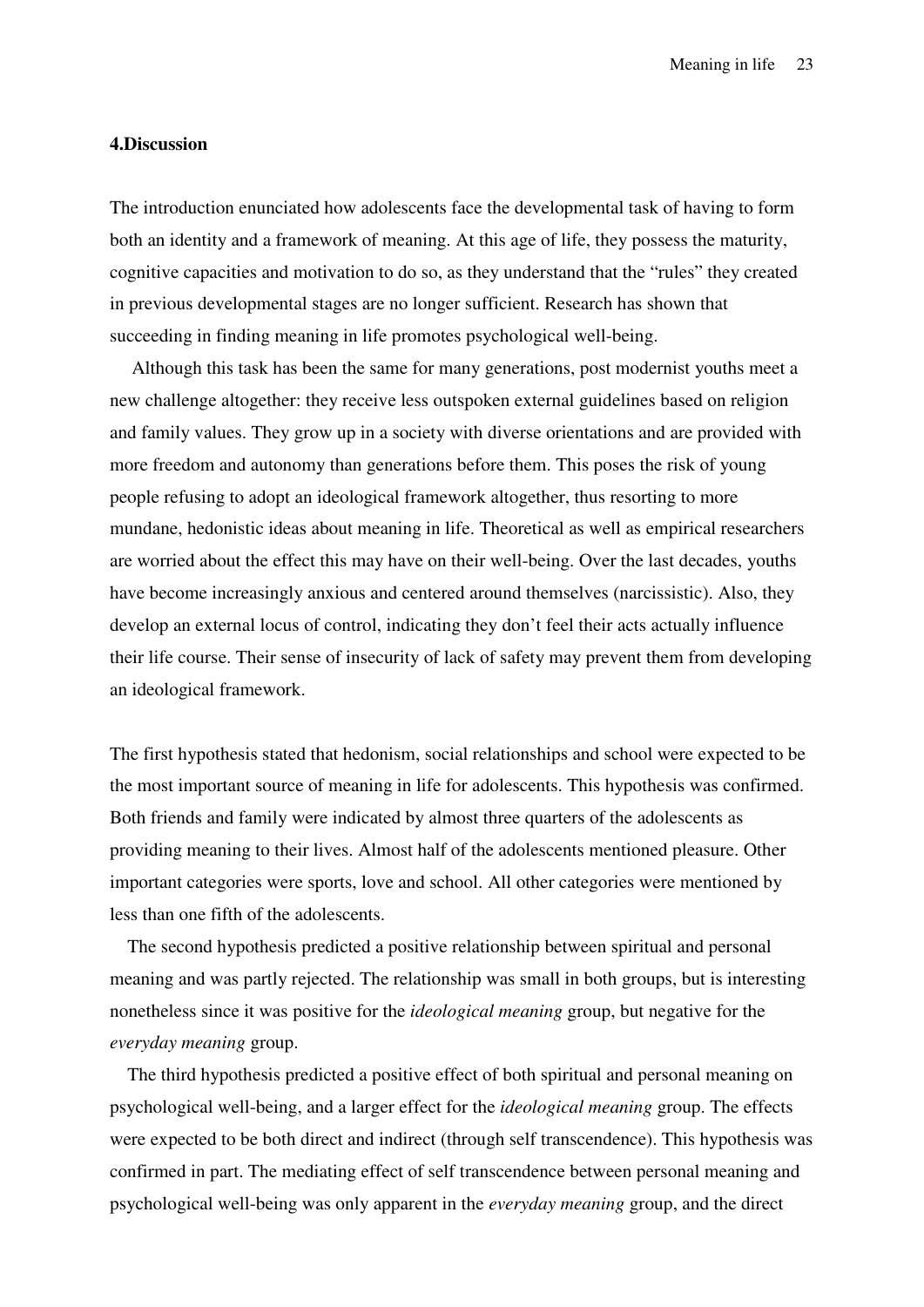relationship between spiritual meaning and psychological well-being was non-significant in both groups.

#### *Interpretation*

The previously researched inclination of post modernist adolescents to mention more superficial categories as a source of meaning in life was supported by this study. Although social relationships still played the largest part, pleasure and mundane activities such as school and sports followed closely in its wake. Only a small portion of the adolescents mentioned ideological considerations as a source of meaning in life. For those who did, however, the relationship between meaning in life and psychological well-being was much stronger than for those who did not. The relationship is positive and correlational: it indicates that as experienced meaning in life increases, psychological well-being increases as well and vice versa. Statements about the directionality of the effect should be taken with care. However, it is clear that experienced personal meaning in life explains a much larger proportion of the variance in psychological well-being for the *ideological meaning* group than for the *everyday meaning* group. That is: in line with previous empirical and theoretical research, deriving meaning in life from possessing, living up to and experiencing satisfaction from notions such as personal growth, service (helping others), beliefs, existentialism, future and happiness may promote well-being in a much more profound way than relying on everyday priorities such as school, job, materialism and sports. The implication of this finding could be that when youths are encouraged to develop an ideological framework, or an orientation in life that demonstrates a concern for the world beyond the self, they will be more satisfied with their lives and experience more positive and fewer negative emotions. Increasing social connectedness and decreasing environmental threats may, from a theoretical point of view, be a necessary prerequisite.

Self transcendence plays a different role in both groups. There was a small but significant effect of personal meaning on self transcendence for the *everyday meaning* group, indicating that youths in this group who were satisfied with achievement at school, sports, job and materialism did experience a larger sense of contributing to the world and of leaving something behind. This wasn't the case for the *ideological meaning* group, for whom their spiritual meaning in life showed a stronger relationship to self transcendence. So for adolescents with an ideological orientation in life, self transcendence is related largely to their spiritual experiences, beliefs and values (medium/large effect). For adolescents whose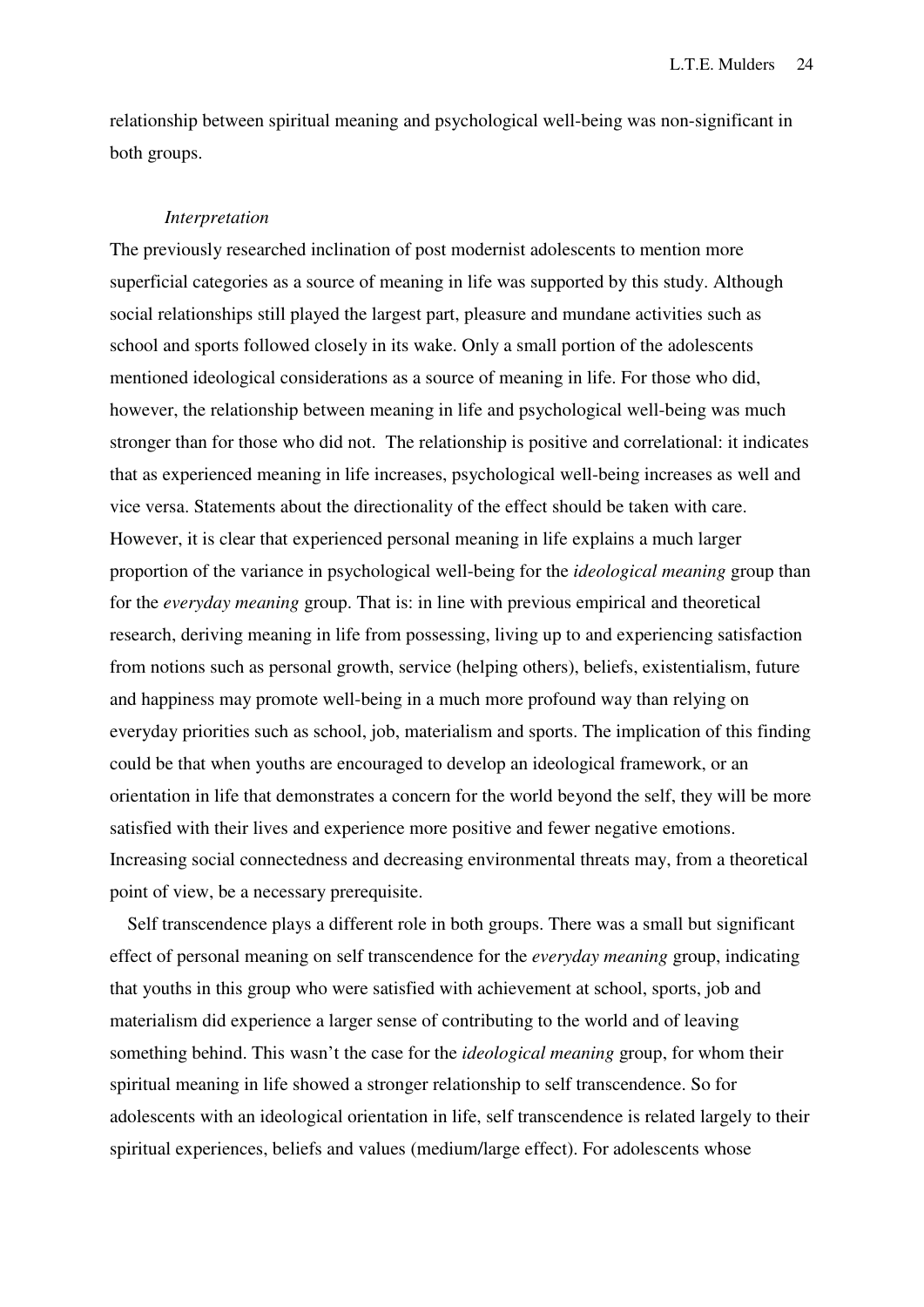meaning in life relies mainly on everyday achievements, self transcendence is achieved both through personal meaning (small effect) and spiritual meaning (medium effect).

#### *Alternative explanations*

First, the two groups are similar in terms of educational level, place of residence, age and religious orientation. However, the *ideological meaning* group contained a higher percentage of boys than the other group. There may be a gender effect at play in the results.

Second, the MMRS may not be a suitable instrument for measuring religiosity/spirituality in adolescents, thus creating ambiguity in the interpretation of the results. Observation during the administration of the test proved that the MMRS was considered by participants as the most difficult part of the questionnaire. Some students did not read the instructions well and asked whether their own father also counted as a higher power; others mentioned that the questions were "vague" and may have lost their interest in this part of the questionnaire.

Third, 58% of the variance in psychological well-being was accounted for by experienced personal meaning in the *ideological meaning* group, and 21% was explained by spiritual meaning. In the *everyday meaning* group, only 41% and 8% of the variance were explained by these variables, respectively. The current study does not provide an answer to the question which other variables are important in determining their sense of well-being. Since their mean psychological well-being is the same as for those in the *ideological meaning* group, there must be other factors that lead them to experience more positive affect, less negative affect and more satisfaction with life.

#### *Recommendations for further research*

Structural equation modeling is inferential in nature. Studies like this one are necessary, but not sufficient, to determine causality or directionality; a longitudinal or experimental approach would be indispensible. Future research could evaluate the effect on psychological well-being in adolescents who are encouraged and succeed to develop a more ideological framework of meaning.

A better, more age appropriate questionnaire for religiosity or spirituality is necessary to answer questions about the exact role and nature of these factors in the lives of adolescents.

Lastly, the high percentage of adolescents who mention social relationships as a factor of meaning in their lives indicate that the people around them may play a large part in the elements they consider important. A system-oriented approach would shed light on this issue.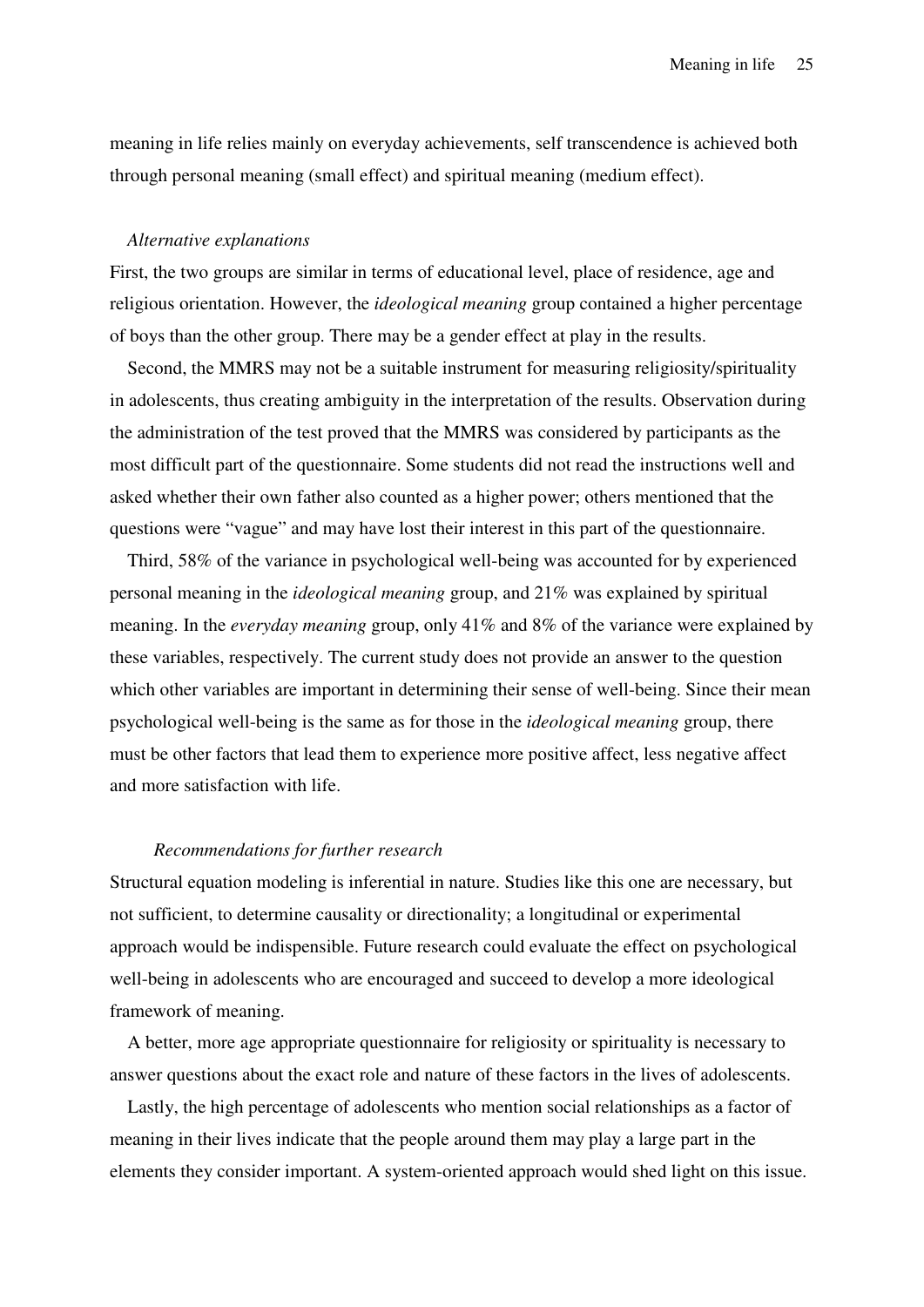# **References**

- Arrindell, W.A., Heesink, J., & Feij, J.A. (1999) The Satisfaction With Life Scale (SWLS): Appraisal with 1700 health young adults in The Netherlands. *Personality and Individual Differences.* Vol.26(5), May 1999, pp. 815-826.
- Arrindell, W.A., Meeuwesen, L., Huyse, F.J. (1991). The Satisfaction With Life Scale (SWLS): Psychometric properties in a non-psychiatric medical outpatients sample. *Personality and Individual Differences*. Vol.12(2), 1991, pp. 117-123.
- Baessler J. & Oerter, R. (2003). Aspects of meaning of life in different subcultures in Peru. *Psychological Reports*, 92, 1119-1150.
- Becker, E (1975). *Escape from evil*. Free Press, New York.
- Beltman, S. & McCallum, J. (2006). Mentoring and the development of resilience: An Australian perspective. *International Journal of Health Promotion*, 8, 17-28.
- Bentler, P.M. (1990). Comparative fit indexes in structural models. *Psychological Bulletin*, 107, 238-246.
- Bentler, P.M., & Bonett, D.G (1980) Significance tests and goodness of fit in the analysis of covariance structures. *Psychological Bulletin*; 1980; 88:588-606.
- Berlin, I. (1958). Two concepts of liberty. In: Berlin (1969). *Four essays on liberty*. Oxford: Oxford University Press.
- Bollen, K.A. (1989). *Structural equations with latent variables*. New York: Wiley.
- Chin, W. W. Issues and opinion on structural equation modeling, *MIS Quarterly*, 22, 1, 1998, pp. 7-16
- Dalrymple, T. (2005). *Beschaving, of wat ervan over is.* Nieuw Amsterdam, Amsterdam.
- Debats, D.L. (1996) Meaning in life: Clinical relevance and predictive power. *British Journal of Clinical Psychology*, 35, 503-516.
- Debats, D.L. (1999). Sources of Meaning: an investigation of significant commitments in life. *Journal of humanistic psychology,* 39;30.
- Deci, E.L. & Ryan, R.M. (2000). The "what" and "why" of goal pursuits: Human needs and the self-determination of behavior. *Psychological Inquiry*, 11, 227-268.
- DeVogler, K. L; & Ebersole, P. (1983) Young adolescents' meaning in life. *Psychological Reports*. Vol 52(2) Apr 1983, 427-431.
- Diener, E., Emmons, R.A., Larsen, R.J., & Griffin, S. (1985). The Satisfaction With Life Scale. *Journal of Personality Assessment*. Vol.49(1), Feb 1985, pp. 71-75.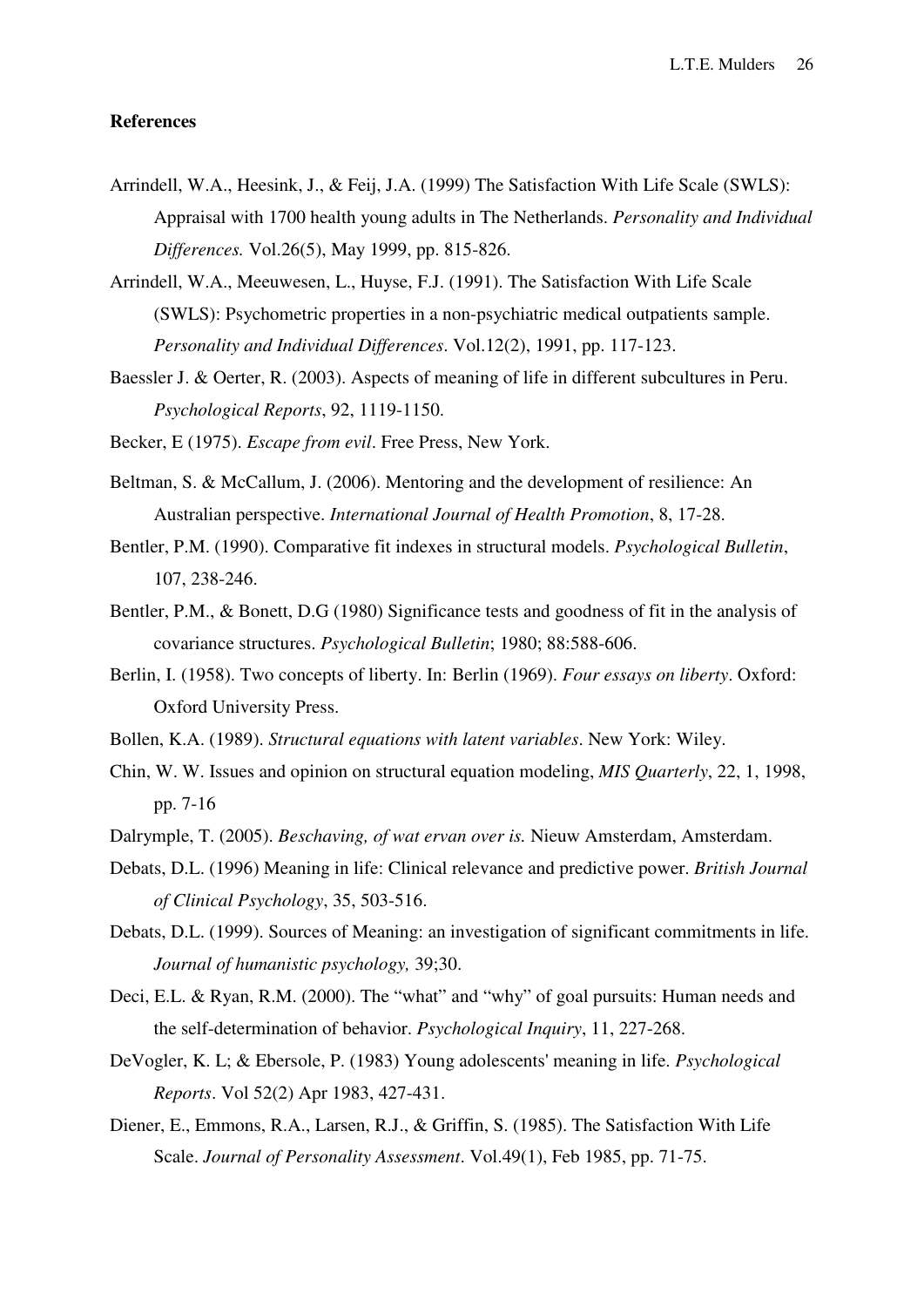- Dohmen, J. (2007). *Tegen de onverschilligheid. Pleidooi voor een moderne levenskunst*, Ambo Amsterdam.
- Elliot, A.J., Sheldon, K.M., Church, M.A. (1997). Avoidance, personal goals and subjective well-being. *Personality and Social Psychology Bulletin*, 23, 915, 927.
- Erikson, E.H. (1963) *Children and society*, 2<sup>nd</sup> ed. WW. Norton & Company, inc.
- Fegg, M.J., Kramer, M., L'hoste, S., & Borasio, G.D. (2008). The Schedule for Meaning in Life Evaluation (SMiLE): Validation of a New Instrument for Meaning-in-Life Research. *Journal of Pain and Symptom Management.* Vol. 35 No. 4 April 2008
- Fetzer Institute, National Institute on Aging Working Group (2003). *Multidimensional Measurement of Religiousness, Spirituality for Use in Health Research. A Report of a National Working Group.* Kalamazoo, MI: Fetzer Institute.
- Fowler, J.M. (1981). *Stages of faith: the psychology of human development and the quest for meaning.* Harper and Row, San Francisco.
- Frankl, V. (1948) *Man's Search for Meaning*. 2006 edition, Beacon Press.
- Fromm (1947). *De zelfstandige mens*. Translated from German by: Redeker, H. & Mordegaai, J. Bijlegeld, Utrecht.
- Henker, B., Whalen, C.K. & O'Neil, R. (1995) Worldly and workaday worries: contemporary concerns of children and young adolescents. *Journal of Abnormal Child Psychology*, 23:6 (1985: dec). p 685-702.
- Hill, R.D., Van Boxtel, M.P.J., Ponds, R., Houx, P.J. & Jolles, J. (2005). Positive affect and its relationship to free recall memory performance in a sample of older Dutch adults from the Maastricht Aging Study. *International Journal of Geriatric Psychiatry*. Vol.20(5), May 2005, pp. 429-435.
- Hoe, S.L. (2008). Issues and procedures in adopting structural equation modeling technique. *Journal of Applied Quantative Methods*, Vol. 3 No. 3, Spring 2008: 76-83.
- Johnstone, B., Franklin, K.L., Lora, K., Yoon, D.P., Burris, J., Shigaki, C. (2008). Relationships among religiousness, spirituality, and health for individuals with stroke. *Journal of Clinical Psychology in Medical Settings*. Vol.15(4), Dec 2008, pp. 308-313.
- Joreskog, S.G. (1981) Analysis of covariance structures. *Scandinavian Journal of Statistics*; 1981; 8: 65-92.
- Kluckholm, C. (1951). Values and valueorientation the theory of action. In: Parsons, T., en Shils, E. *Toward a general theory of action*. Cambridge, Mass; Harvard University Press.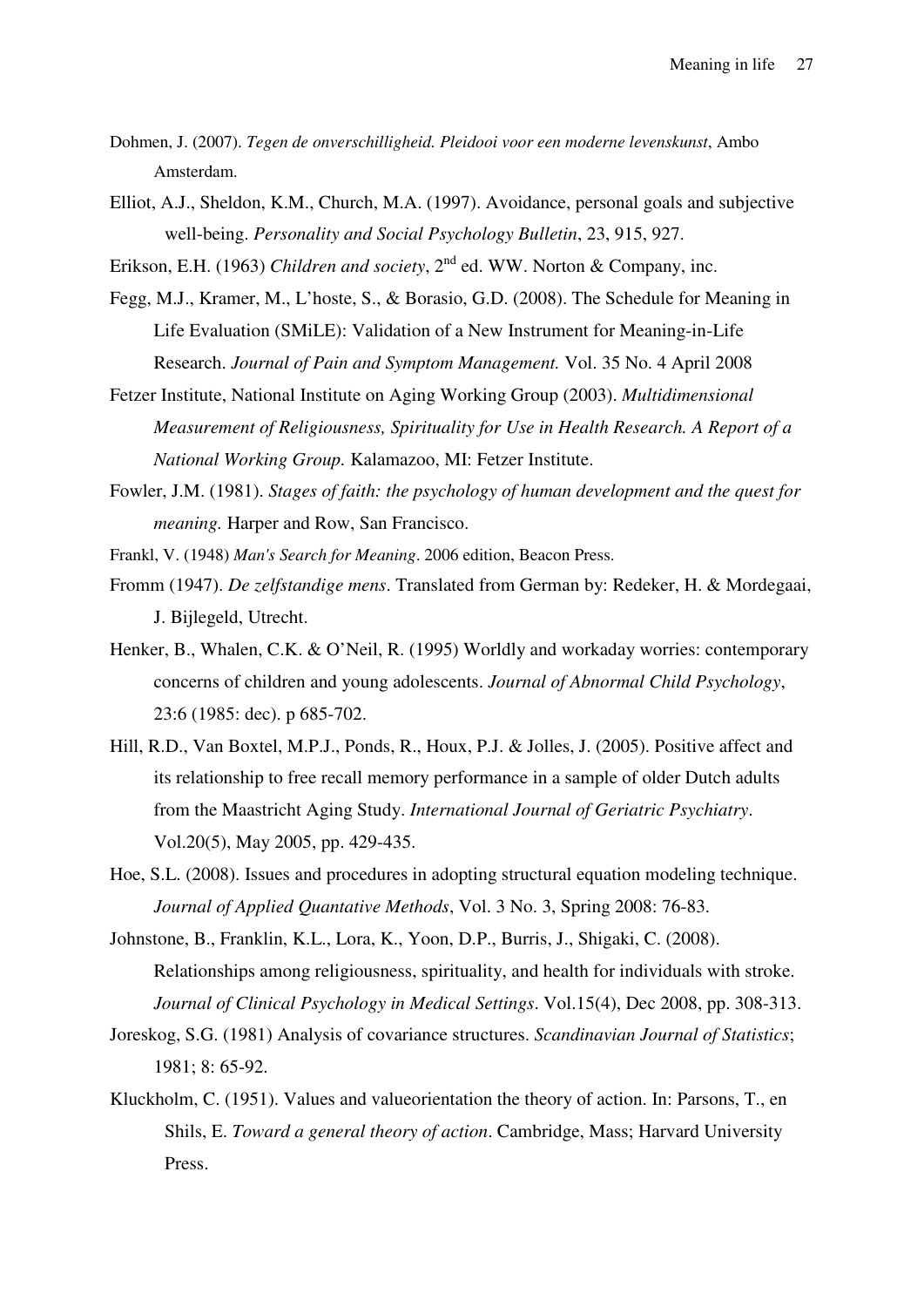- Kohlberg, L. (1984). *Essays in moral development: Vol 2. The psychology of moral development.* New York: Harper & Row.
- Landau, M.J., Johns, M., Goldenberg, J., Pyszczynski, T., Greenberg J., & Solomon, S. (2002). T*error management and the need for nonspecific structure: mortality and salience increases primacy, balance, and base-rate fallacy effects.* Unpublished manuscrips, University of Colorado, Colorado Springs.
- Maslow, A.H. (1970). Motivation and personality ( $2<sup>nd</sup>$  ed.). New York: Harper & Row.
- Myers, D.G., Diener, E. (1995). Who is happy? *Psychological science*. Vol 6, no. 1.
- Pearl, J. (2000). *Causality: Models, Reasoning, and Inference*. Cambridge University Press.
- Piaget, J. (1954). *The construction of reality in the child*. New York: Basic Books.
- Pyszczynski, T., Greenberg, J., Goldenberg, J.L. Freedwom versus Fear: On de The Defense, Growth, and Expansion of the Self. (2003) in: Leary, M.R., Tangney, J.P. (eds.). *Handbook of Self and Identity*. The Guilford Press, New York.
- Reker, G.T. & Wong, P.T. (1988). Aging as an individual process: toward a theory of personal meaning. In J.F. Birren & V.L. Bengston (Eds). *Emergent Theories of Aging*, pp 214-246. New York, Springer.
- Roof, W.C. (1993). A *Generation of Seekers. The Spiritual Journeys of Baby Boom Generation*. San Franciso.
- Ryff, C.D., & Keyes, C.L.M. (1995). The Structure of Psychological Well-Being Revisited*. Journal of Personality and Social Psychology*. Vol 69, No. 4, p 719-727.
- Schulte, H. (1938). An Approach to a Gestalt Theory of Paranoic Phenomena. In: W. D. Ellis (Ed.), *A Source Book of Gestalt Psychology*, 362-369. Reprint (1997): New York: The Gestalt Journal Press.
- Schweitzer, F. (2006). *Het leven is niet meer als vroeger. De postmoderne levensloop als uitdaging voor kerk en theologie.* Uitgeverij Kok, Kampen.
- Seligman, M.E.P. (2002). *Authentic happiness*. New York: Free Press.
- Shek, D.T. (1991). Meaning in life and psychological well-being: an empirical study using the Chinese version of the purpose in life questionnaire. *Journal of Genetic Psychology*, 153, 185-200.
- Siegler, R.S. & Wagner Alibali, M. (2005). *Children's Thinking* (4<sup>th</sup> ed.) Pearson Prentice Hall.
- Strommen, M. & Hardel, R. (2000). *Passing on the Faith. A Radical New Model for Youth and Family Ministry*. Winona.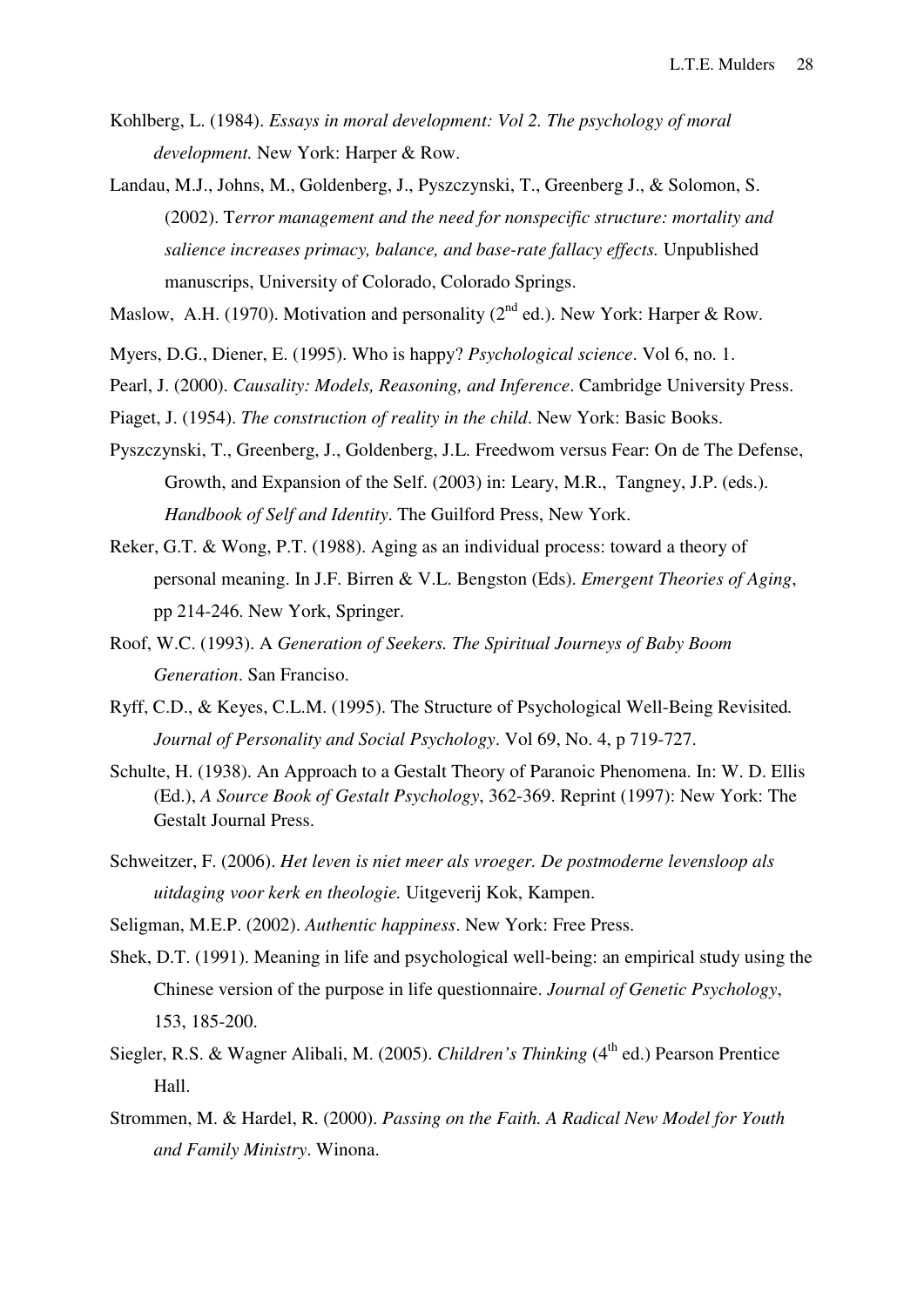- Thompson, E.R. (2007) Development and Validation of an Internationally Reliable Short-Form of the Positive and Negative Affect Schedule (PANAS). *Journal of Cross-Cultural Psychology*. Vol.38(2), Mar 2007, pp. 227-242.
- Twenge, J. M., Konrath, S., Foster, J. D., Campbell, W. K., & Bushman, B. J. (2008). Egos inflating over time: A cross-temporal meta-analysis of the Narcissistic Personality Inventory. *Journal of Personality,* 76, 875–901.
- Twenge, J. M; Zhang, L., and Im, C. (2004) It's beyond my control: A cross-temporal metaanalysis of increasing externality in locus of control, 1960-2002. *Personality and Social Psychology Review*. Vol 8(3) 2004, 308-319.
- Twenge, J.M. (2000). The Age of Anxiety? Birth Cohort Changes in Anxiety and Neuroticism, 1952-1993*. Journal of Personality and Social Psychology.* Volume 79, Issue 6, p 1007-1021.
- Watson, D., Clark, L.A., & Tellegen, A. (1988) Development and validation of brief measures of positive and negative affect: The PANAS scales. *Journal of Personality and Social Psychology*. Vol.54(6), Jun 1988, pp. 1063-1070.
- Wu, C.H. & Wu, C.Y. (2008). Life satisfaction in persons with schizophrenia living in the community: Validation of the Satisfaction with Life Scale*. Social Indicators Research*. Vol.85(3), Feb 2008, pp. 447-460.

Yalom, I.D., 1980. *Existential psychotherapy*. Basic Books, New York.

Zika, S. & Chamberlain, K. (1992). On the relation between meaning in life and psychological well-being. *British Journal of Psychology*, 83:1 (Feb). P133.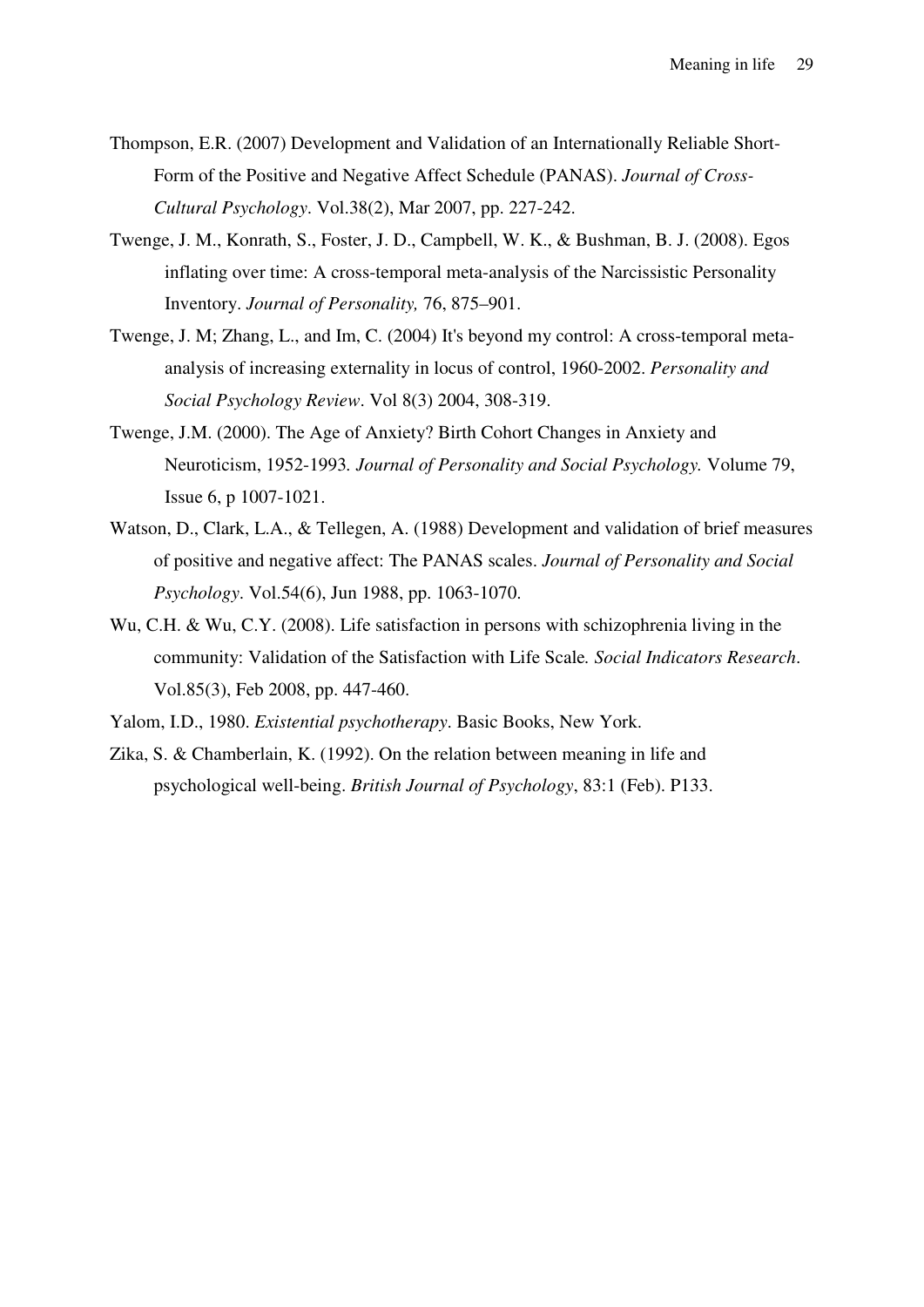# *Appendix 1: questionnaire*

Thank you for participating in this study on meaning in life! The purpose of this study is to find out what you and other people your age consider important in life. This questionnaire is about your thoughts and feelings about life.

You have plenty of time to fill out the questionnaire. I would like to ask you to take this time to read the instructions and questions well and to think about your answer. It is also important that you don't skip any questions. If you don't know your answer to a question immediately, leave the question open for a while and get back to it later. If you don't understand a word or question, please do not hesitate to ask for help.

There are no wrong or right answers. This questionnaire is about your opinion. Please be as honest and open as possible.

Your participation in this study is anonymous. That means you don't have to write your name anywhere on the questionnaire and your answers to questions will not be accessible to others. You also don't have to share them with your class mates or teacher.

A part of this questionnaire has multiple choice questions. Please answer these questions in the following way:

|                                                               | Answering:  |                           |            |             |
|---------------------------------------------------------------|-------------|---------------------------|------------|-------------|
|                                                               |             | $O$ $O$ $\bullet$ $O$ $O$ |            |             |
|                                                               | Correcting: | 0 0 3 0 0                 |            |             |
|                                                               |             |                           |            |             |
| I am a:                                                       |             |                           |            |             |
| Boy<br>$\circ$                                                |             |                           | $\circ$    | Girl        |
| Level of education                                            |             |                           |            |             |
| <b>VWO</b><br>$\circ$<br><b>VMBO</b><br>$\circ$               |             |                           | $\circ$    | <b>HAVO</b> |
| <b>Religion:</b>                                              |             |                           |            |             |
| Christianity (describe:)<br>$\bigcirc$                        |             |                           |            |             |
| Judaism<br>$\circ$<br>Islam<br>$\circ$<br>Hinduism<br>$\circ$ |             |                           | $\bigcirc$ | No religion |

o Buddhism

o Other (describe):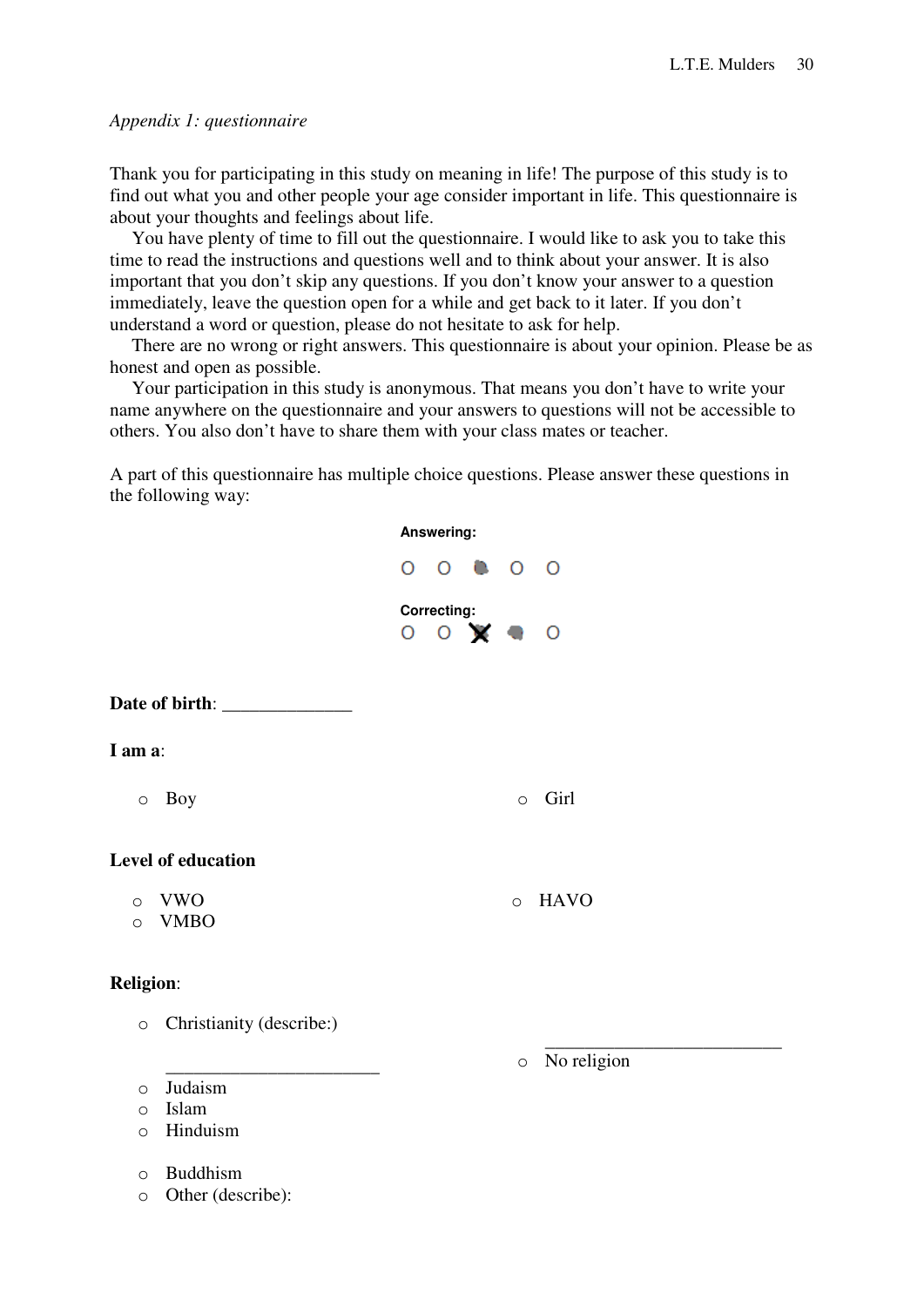At different times in your life, your faith can mean different things to you. How religious would you call yourself at this moment? You can skip this question if you answered the last question with "no religion"

|                                                     | Not at all | A little | <b>Reasonably</b> | A lot | <b>Extremely</b> |
|-----------------------------------------------------|------------|----------|-------------------|-------|------------------|
| My faith is important to me.                        |            |          |                   |       |                  |
| My faith plays a large part in my<br>everyday life. |            |          |                   |       |                  |

# **Your feelings**

Thinking about yourself and how you normally feel, to what extent do you generally feel:

|                | <b>Never</b>  | <b>Rarely</b>      | <b>Sometimes</b> | <b>Often</b>     | <b>Always</b>    |
|----------------|---------------|--------------------|------------------|------------------|------------------|
| Upset          | O             | $\left( \right)$   | $\left( \right)$ | $\left( \right)$ | $\left( \right)$ |
| Hostile        | $\mathcal{O}$ | $\left( \ \right)$ | O                | $\left( \right)$ | $\left( \right)$ |
| Alert          | O             | $\left( \right)$   | $\Omega$         | $\left( \right)$ | $\Omega$         |
| Ashamed        | $\Omega$      | $\left($ )         | $\Omega$         | $\Omega$         | $\Omega$         |
| Inspired       | $\Omega$      | $\left($           | $\Omega$         | $\Omega$         | $\Omega$         |
| <b>Nervous</b> | $\Omega$      | $\left($           | $\Omega$         | $\Omega$         | $\left( \right)$ |
| Determined     | $\Omega$      | $\Omega$           | $\Omega$         | $\Omega$         | $\Omega$         |
| Attentive      | $\cap$        | $\left( \right)$   | $\Omega$         | $\Omega$         | $\left( \right)$ |
| Afraid         | $\Omega$      | $\Omega$           | $\Omega$         | $\Omega$         | $\Omega$         |
| Active         |               |                    |                  |                  |                  |

# **Your life**

Below are five statements with which you may agree or disagree. Please indicate your agreement with each statement.

|                                                                    | <b>Strongly</b><br>disagree | <b>Disagree</b> | Slightly<br>disagree | <b>Neither</b><br>agree nor<br>disagree | <b>Slightly</b><br>agree | Agree    | <b>Strongly</b><br>agree |
|--------------------------------------------------------------------|-----------------------------|-----------------|----------------------|-----------------------------------------|--------------------------|----------|--------------------------|
| In most ways my life is<br>close to my ideal.                      | $\Omega$                    | $\Omega$        | $\Omega$             | $\Omega$                                | $\Omega$                 | $\Omega$ | $\Omega$                 |
| The conditions of my life.<br>are excellent.                       | $\overline{O}$              | $\overline{O}$  | $\overline{O}$       | $\overline{O}$                          | $\overline{O}$           | $\Omega$ | $\Omega$                 |
| I am satisfied with my life.                                       | $\Omega$                    | $\Omega$        | $\Omega$             | $\Omega$                                | $\Omega$                 | $\Omega$ | $\Omega$                 |
| So far I've gotten the<br>important things I want in<br>life.      | $\overline{O}$              | $\Omega$        | $\Omega$             | $\overline{O}$                          | $\overline{O}$           | $\Omega$ | $\Omega$                 |
| If I could live my life over,<br>I would change almost<br>nothing. | $\Omega$                    | $\Omega$        | $\overline{O}$       | $\overline{O}$                          | $\Omega$                 | $\Omega$ | $\Omega$                 |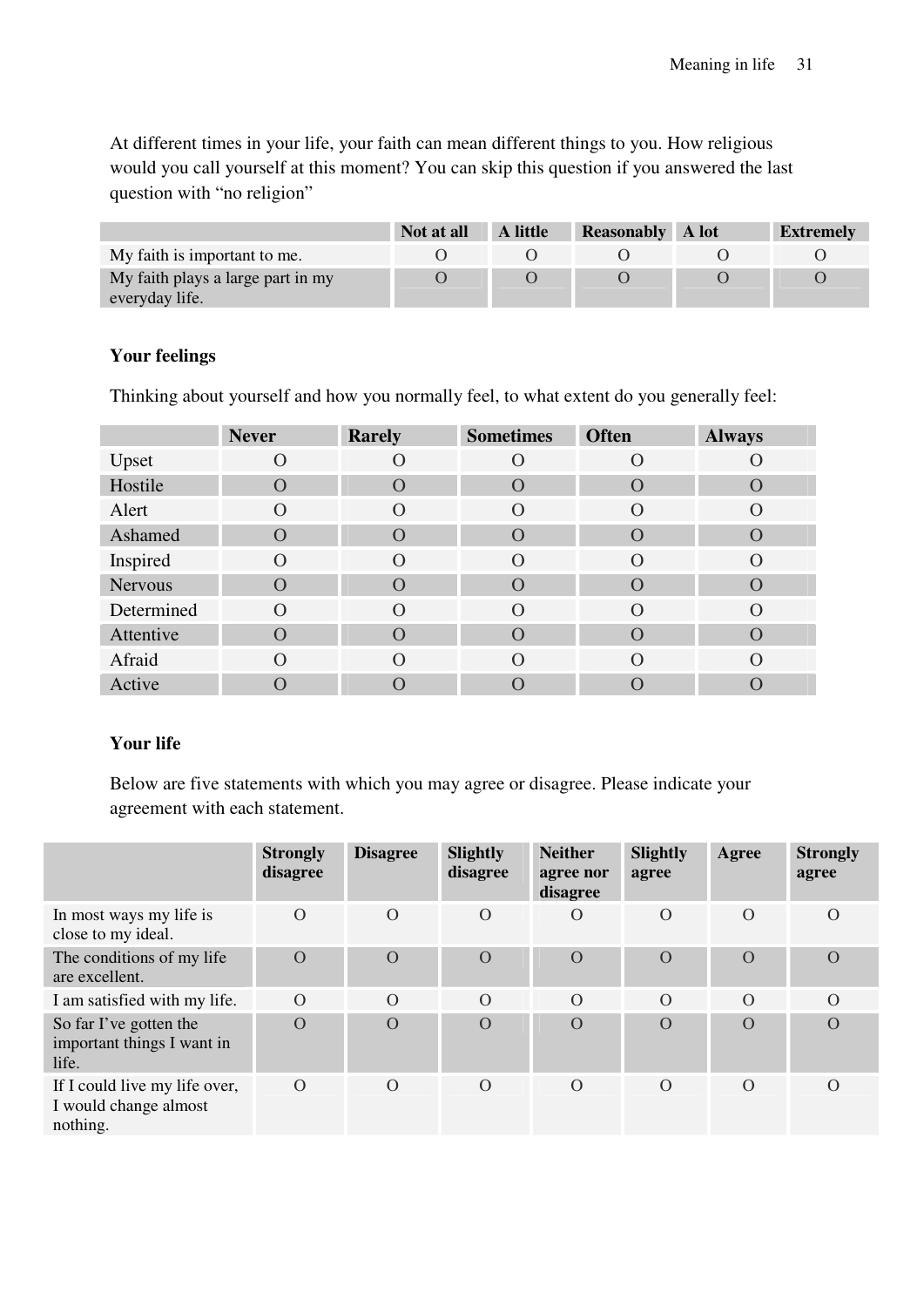|                                                                             | Not at all | A little | <b>Reasonably</b> | A lot |
|-----------------------------------------------------------------------------|------------|----------|-------------------|-------|
| My life makes a difference in the world.                                    |            |          |                   |       |
| If I were to die, I'd leave something worthwhile<br>hehind.                 |            |          |                   |       |
| When someone dies, he continues to exist in what<br>he did during his life. |            |          |                   |       |

# **Meaning in your life**

This part is about what you consider meaningful in your life.

Please indicate a minimum of three and maximum of seven areas that provide meaning to your life in your current situation.



Please indicate the importance of the seven areas you mentioned above.

|   | <b>Somewhat</b><br>important | <b>Moderately</b><br>important. | Important | <b>Very</b><br>important | <b>Extremely</b><br>important |
|---|------------------------------|---------------------------------|-----------|--------------------------|-------------------------------|
|   |                              |                                 |           |                          |                               |
|   | $\left( \right)$             |                                 |           |                          |                               |
|   | $\left( \right)$             |                                 |           |                          |                               |
|   |                              |                                 |           |                          |                               |
|   |                              |                                 |           |                          |                               |
| D |                              |                                 |           |                          |                               |
|   |                              |                                 |           |                          |                               |

Finally, please indicate your current level of satisfaction with each area.

|                | <b>Very</b><br>unsatisfied | <b>Unsatisfied</b> | Slightly<br>unsatisfied | <b>Neither</b><br>satisfied nor<br>unsatisfied | Slightly<br>satisfied | <b>Satisfied</b> | <b>Very</b><br>satisfied |
|----------------|----------------------------|--------------------|-------------------------|------------------------------------------------|-----------------------|------------------|--------------------------|
|                | $\Omega$                   | $\Omega$           | $\Omega$                |                                                | $\left( \right)$      | $\left($         | $\left($ )               |
| $\overline{2}$ | $\Omega$                   | $\left( \right)$   | $\Omega$                | $\Omega$                                       | $\Omega$              | $\left( \right)$ | $\Omega$                 |
|                | $\Omega$                   | $\Omega$           | $\Omega$                |                                                | $\Omega$              |                  | $\Omega$                 |
| 4              | $\Omega$                   | $\bigcap$          | $\Omega$                | $\Omega$                                       | $\Omega$              |                  | $\Omega$                 |
|                | $\Omega$                   | $\Omega$           | $\Omega$                | $\Omega$                                       | $\Omega$              | $\Omega$         | $\Omega$                 |
| 6              | $\Omega$                   | $\left( \right)$   | $\Omega$                | $\Omega$                                       | $\Omega$              |                  | $\bigcirc$               |
|                |                            |                    |                         |                                                |                       |                  |                          |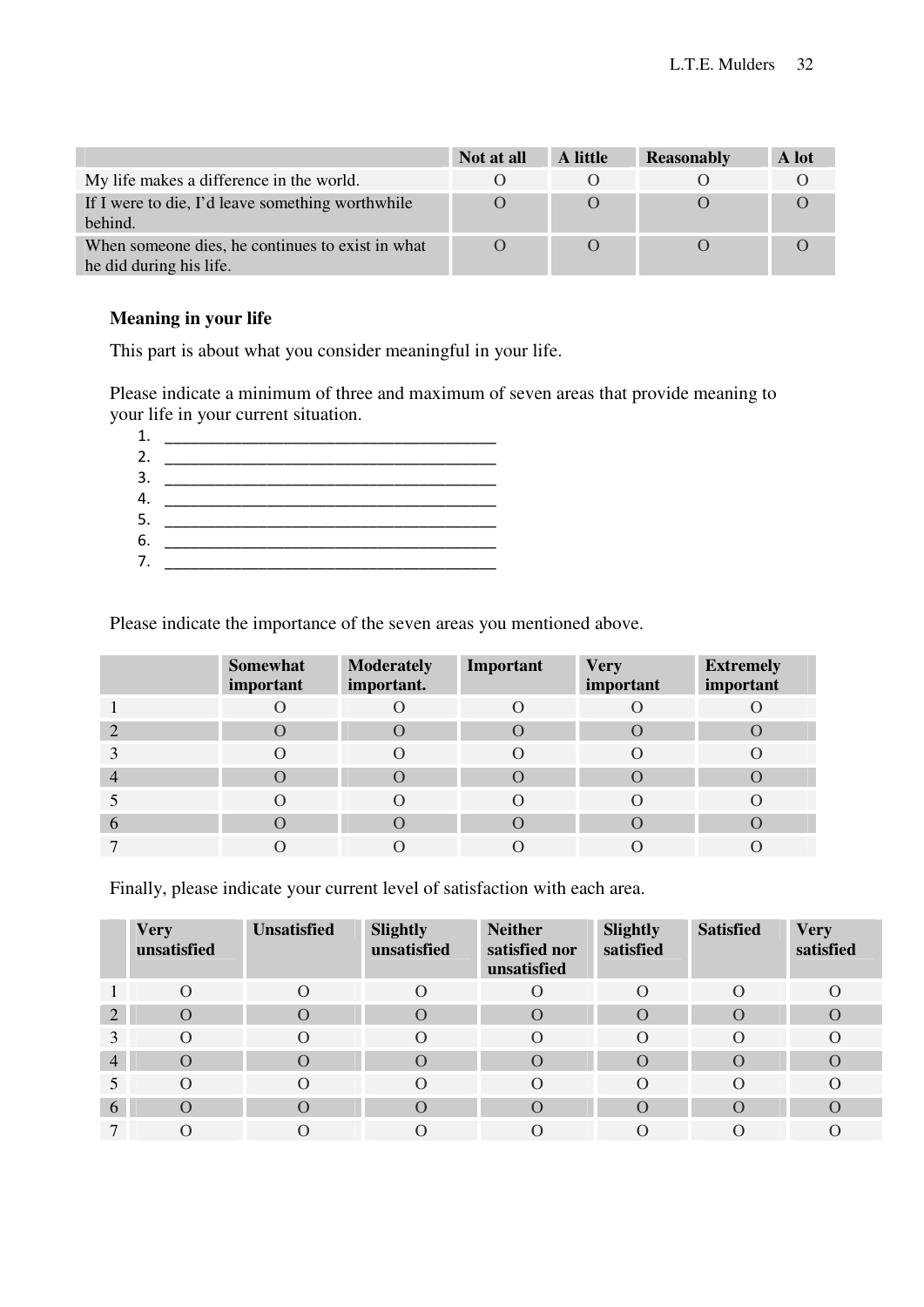# **Your beliefs and experiences**

The following statements concern beliefs experiences you might have. Some statements are about a "higher power". This could be (a) God, but may mean something else for you altogether.

| How often do you experience<br>the following?                            | <b>Many</b><br>times a<br>day | <b>Every</b><br>day | <b>Most</b><br>days | <b>Some</b><br>days | Once in<br>a while | <b>Never</b><br>or<br>almost<br>never |
|--------------------------------------------------------------------------|-------------------------------|---------------------|---------------------|---------------------|--------------------|---------------------------------------|
| I feel the presence of a higher power.                                   | $\Omega$                      | $\Omega$            | $\Omega$            | $\Omega$            | $\Omega$           | $\Omega$                              |
| I find strength and comfort in my<br>religion.                           | $\Omega$                      | $\Omega$            | $\Omega$            | $\Omega$            | $\Omega$           | $\Omega$                              |
| I feel deep inner peace of harmony.                                      | $\Omega$                      | $\Omega$            | $\Omega$            | $\Omega$            | $\Omega$           | $\Omega$                              |
| I desire to be closer to or in union with<br>a higher power.             | $\Omega$                      | $\Omega$            | $\Omega$            | $\Omega$            | $\Omega$           | $\Omega$                              |
| I feel the love of a higher power for<br>me, directly or through others. | $\Omega$                      | $\Omega$            | $\Omega$            | $\Omega$            | $\Omega$           | $\left($                              |
| I am spiritually touched by the beauty<br>of creation.                   | $\overline{O}$                | $\overline{O}$      | $\Omega$            | $\overline{O}$      | $\overline{O}$     | $\Omega$                              |

|                                                                                                 | <b>Strongly</b><br>agree             | Agree                 | <b>Disagree</b> | <b>Strongly</b><br>disagree |
|-------------------------------------------------------------------------------------------------|--------------------------------------|-----------------------|-----------------|-----------------------------|
| The events in my life unfold according to a divine or greater<br>plan.                          | $\Omega$                             | $\Omega$              | $\Omega$        | $\Omega$                    |
| I have a sense of mission or calling in my own life.                                            | $\overline{O}$                       | $\Omega$              | $\Omega$        | $\Omega$                    |
| I believe in a higher power who watches over me.                                                | $\Omega$                             | $\Omega$              | $\Omega$        | $\Omega$                    |
| I feel a deep sense of responsibility for reducing pain and<br>suffering in the world.          | $\overline{O}$                       | $\overline{O}$        | $\Omega$        | $\Omega$                    |
| Because of my religious or spiritual beliefs:                                                   | <b>Always or</b><br>almost<br>always | <b>Often</b>          | <b>Seldom</b>   | <b>Never</b>                |
| I have forgiven myself for things that I have done wrong.                                       | $\Omega$                             | $\overline{O}$        | $\overline{O}$  | $\overline{O}$              |
| I have forgiven those who hurt me.                                                              | $\Omega$                             | $\Omega$              | $\Omega$        | $\Omega$                    |
| I know that a higher power forgives me.                                                         | $\overline{O}$                       | $\Omega$              | $\overline{O}$  | $\overline{O}$              |
| When I try to understand and deal with major problems<br>in my life:                            | A great<br>deal                      | <b>Ouite</b><br>a bit | <b>Somewhat</b> | Not at all                  |
| I think about how my life is part of a larger spiritual force                                   | $\overline{O}$                       | $\Omega$              | $\overline{O}$  | $\overline{O}$              |
| I work together with a higher power as partners.                                                | $\Omega$                             | $\Omega$              | $\Omega$        | $\Omega$                    |
| I look to a higher power for strength, support, and guidance.                                   | $\overline{O}$                       | $\Omega$              | $\Omega$        | $\Omega$                    |
| My religion is involved in understanding or dealing with<br>stressful situations.               | $\Omega$                             | $\Omega$              | $\Omega$        | $\Omega$                    |
| I feel a higher power is punishing me for my sins or lack of<br>spirituality                    | $\Omega$                             | $\Omega$              | $\overline{O}$  | $\Omega$                    |
| I wonder whether a higher power has abandoned me.                                               | $\Omega$                             | $\Omega$              | $\overline{O}$  | $\Omega$                    |
| I try to make sense of the situation and decide what to do<br>without relying on a higher power | $\Omega$                             | $\Omega$              | $\overline{O}$  | $\mathcal{O}$               |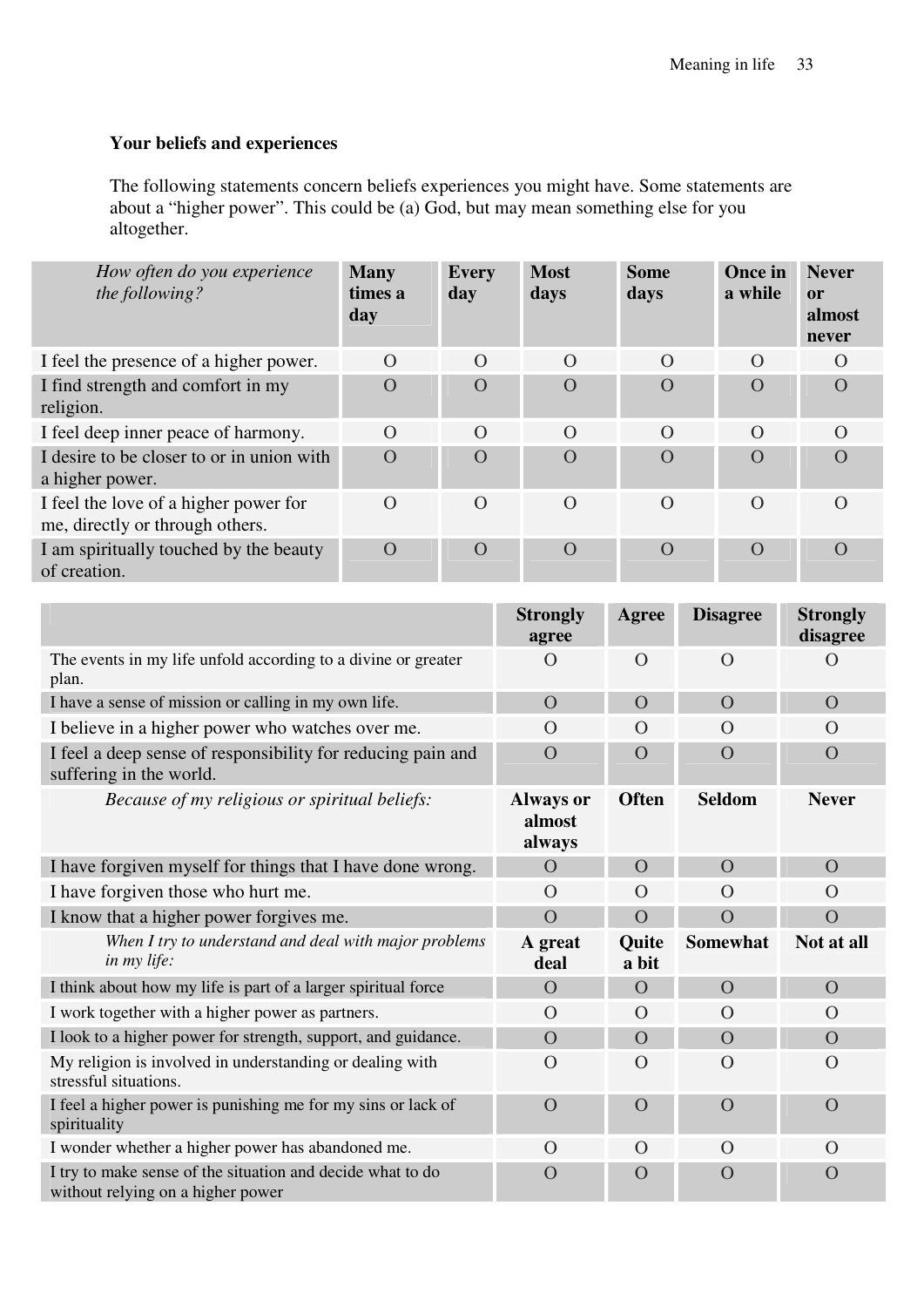# *Appendix 2: adaptation of the index of weighted satisfaction*

The first two steps of the calculation of the index of weighted satisfaction are identical to those proposed by Fegg et al. (2008).

1. The respondents first indicated a minimum of three and a maximum of seven areas (n=number of areas) that provide meaning to their lives in their current situation. Next, the importance of each area  $(w_i \dots w_n)$  was rated with a five-point adjectival scale, ranging from 1 "somewhat important" to 5 "extremely important". Finally, the respondents rated their current level of satisfaction with each area  $(s_i \dots s_n)$  on a seven-point Likert scale, ranging from -3 "very unsatisfied" to +3 "very satisfied". The Index of Weighting (IoW) indicates the mean weighting of the different areas (range: 20-100, with higher scores reflecting higher weights). Because the scale starts with "somewhat important", the floor is set to 20 instead of 0.

$$
IoW = 20 \circ \frac{w_{\text{ges}}}{n};
$$

$$
w_{\text{ges}} = \sum_{i=1}^{n} w_i
$$

2. Participants indicated their level of satisfaction in these areas. The Index of Satisfaction (IoS) indicates the mean satisfaction or dissatisfaction with the individual areas of meaning (range 0-100, with higher scores reflecting higher satisfaction). To obtain a clear index, varying from  $0$  to 100, the satisfaction ratings  $s_i$  are recalculated (s<sup>'</sup><sub>i</sub>). "Very unsatisfied" (s<sub>i</sub>=-3) is set so s'<sub>i</sub>=0 and "very satisfied" (s<sub>i</sub>=3) is set to  $s' = 100$ , with the levels of 16.7, 33.3, 50, 66.7, and 83.3 in between.

$$
I \circ S = \frac{\sum_{i=1}^{n} s'_i}{n}
$$